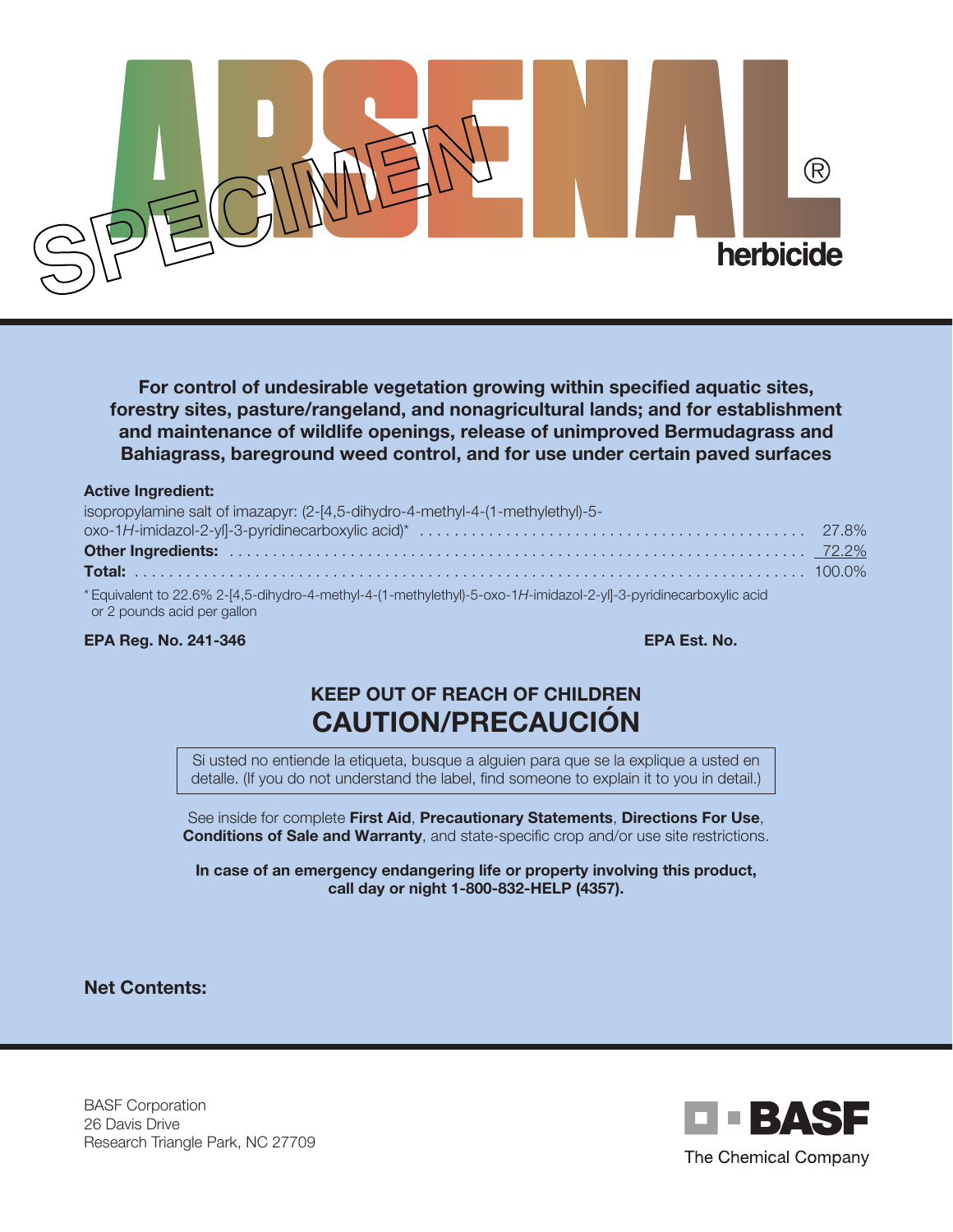| <b>FIRST AID</b>       |                                                                                                                                                                                                                                                                                    |  |
|------------------------|------------------------------------------------------------------------------------------------------------------------------------------------------------------------------------------------------------------------------------------------------------------------------------|--|
| If swallowed           | • Call a poison control center or doctor immediately for treatment advice.<br>• Have person sip a glass of water if able to swallow.<br>• DO NOT induce vomiting unless told to by a poison control center or doctor.<br>• DO NOT give anything by mouth to an unconscious person. |  |
| If in eyes             | • Hold eyes open and rinse slowly and gently with water for 15 to 20 minutes.<br>• Remove contact lenses, if present, after first 5 minutes; then continue rinsing eyes.<br>• Call a poison control center or doctor for treatment advice.                                         |  |
| If on skin or clothing | • Take off contaminated clothing.<br>• Rinse skin immediately with plenty of water for 15 to 20 minutes.<br>• Call a poison control center or doctor for treatment advice.                                                                                                         |  |
| If inhaled             | • Move person to fresh air.<br>• If person is not breathing, call 911 or an ambulance; then give artificial respiration, preferably<br>by mouth to mouth, if possible.<br>• Call a poison control center or doctor for further treatment advice.                                   |  |
| <b>HOTLINE NUMBER</b>  |                                                                                                                                                                                                                                                                                    |  |

Have the product container or label with you when calling a poison control center or doctor or going for treatment. You may also contact BASF Corporation for emergency medical treatment information: 1-800-832-HELP (4357).

# **Precautionary Statements**

### **Hazards to Humans and Domestic Animals**

**CAUTION.** Harmful if swallowed. Avoid contact with eyes or clothing.

# **Personal Protective Equipment (PPE)**

Some materials that are chemically resistant to this product are listed below. If you want more options, follow the instructions for **Category A** on an EPA chemicalresistance category selection chart.

#### **Mixers, loaders, applicators, and other handlers must wear:**

- Long-sleeved shirt and long pants
- Chemical-resistant gloves made of any waterproof material
- Shoes plus socks

Follow manufacturer's instructions for cleaning and maintaining PPE. If no such instructions are given for washables, use detergent and hot water. Keep and wash PPE separately from other laundry. Discard clothing and other absorbent materials that have been drenched or heavily contaminated with this product's concentrate. **DO NOT** reuse them.

# **Engineering Controls**

Pilots must use an enclosed cockpit that meets the requirements listed in the Worker Protection Standard (WPS) for agricultural pesticides [40 CFR 170.240(d)(6)].

### **USER SAFETY RECOMMENDATIONS**

#### **Users should:**

- Wash hands with plenty of soap and water before eating, drinking, chewing gum, using tobacco, or using the toilet.
- Remove clothing/PPE immediately if pesticide gets inside. Then wash thoroughly and put on clean clothing.
- Remove PPE immediately after handling this product. Wash the outside of gloves before removing. As soon as possible, wash thoroughly and change into clean clothing.

# **Physical and Chemical Hazards**

Spray solutions of **Arsenal® herbicide** must be mixed, stored, and applied only in stainless steel, fiberglass, plastic, and plastic-lined steel containers.

Thoroughly clean application equipment, including landing gear, immediately after use of this product. Prolonged exposure of this product to uncoated steel (except stainless steel) surfaces may result in corrosion and failure of the exposed part. The maintenance of an organic coating (paint) may prevent corrosion.

### **Environmental Hazards**

This product is toxic to plants. Drift and runoff may be hazardous to plants in water adjacent to treated areas. **DO NOT** apply to water except as specified in this label. Treatment of aquatic weeds may result in oxygen depletion or loss because of decomposition of dead plants. This oxygen loss may cause suffocation of some aquatic organisms. **DO NOT** treat more than 1/2 of the surface area of the water in a single operation and wait at least 10 to 14 days between treatments. Begin treatment along the shore and proceed outward in bands to allow aquatic organisms to move into untreated areas. **DO NOT** contaminate water when disposing of equipment washwater or rinsate.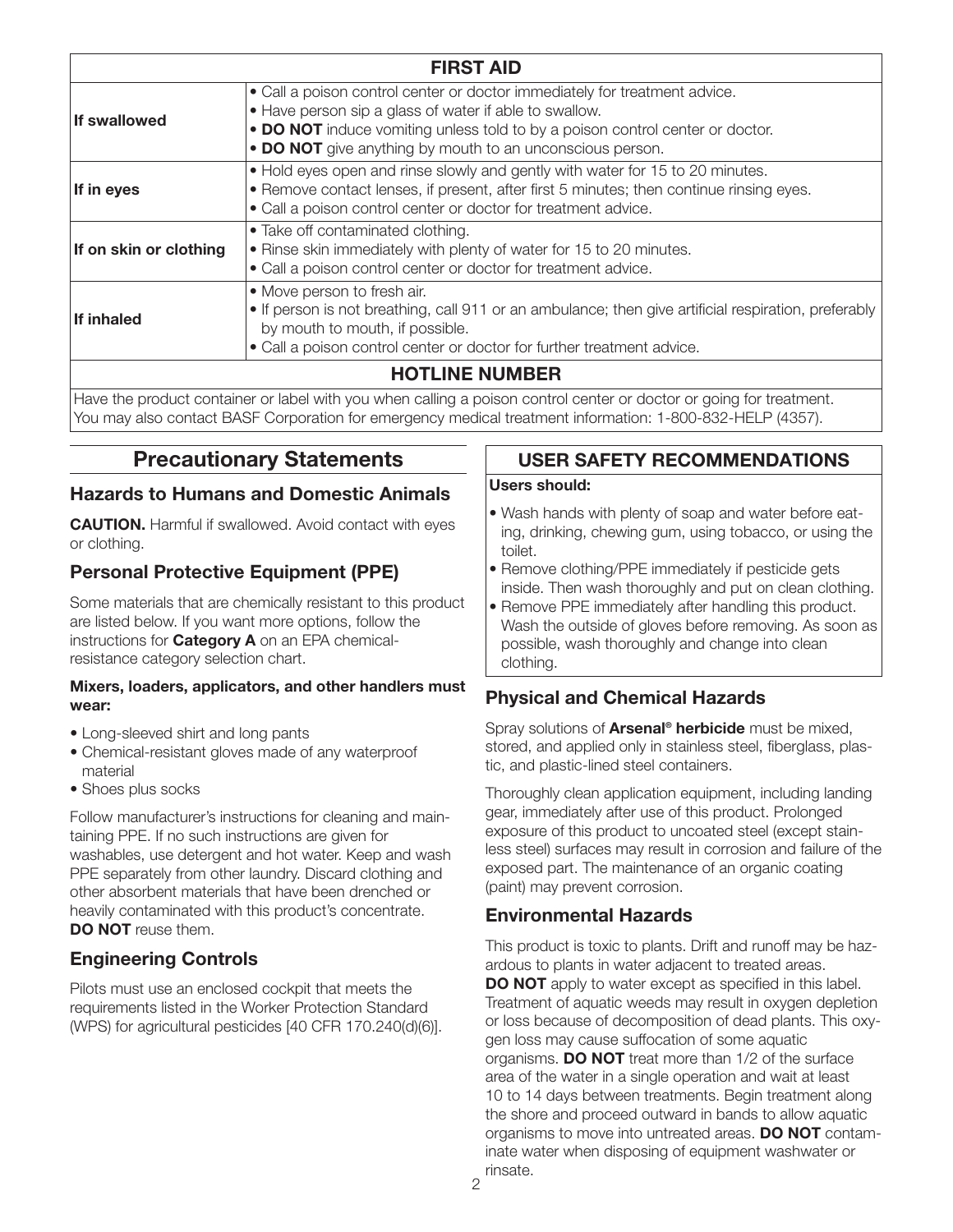This pesticide is toxic to vascular plants and must be used strictly in accordance with the drift precautions on the label.

# **Directions For Use**

It is a violation of federal law to use this product in a manner inconsistent with its labeling.

**Arsenal® herbicide** must be used only in accordance with the instructions on the label attached to the container. Keep containers closed to avoid spills and contamination.

**DO NOT** apply this product in a way that will contact workers or other persons, either directly or through drift. Only protected handlers may be in the area during application.

# **AGRICULTURAL USE REQUIREMENTS**

Use this product only in accordance with its labeling and with the Worker Protection Standard, 40 CFR Part 170. This standard contains requirements for the protection of agricultural workers on farms, forests, nurseries, and greenhouses, and handlers of agricultural pesticides. It contains requirements for training, decontamination, notification, and emergency assistance. It also contains specific instructions and exceptions pertaining to the statements on this label about personal protective equipment (PPE) and restricted-entry interval. The requirements in this box only apply to uses of this product that are covered by the Worker Protection Standard.

**DO NOT** enter or allow worker entry into treated areas during the restricted-entry interval (REI) of **48 hours**.

PPE required for early entry to treated areas that is permitted under the Worker Protection Standard and that involves contact with anything that has been treated, such as plants, soil, or water, is:

- Coveralls
- Shoes plus socks
- Chemical-resistant gloves made of any waterproof material
- Protective eyewear

# **NONAGRICULTURAL USE REQUIREMENTS**

The requirements in this box apply to uses of this product that are NOT within the scope of the Worker Protection Standard (WPS) for agricultural pesticides (40 CFR Part 170). The WPS applies when this product is used to produce agricultural plants on farms, forests, nurseries, or greenhouses.

**DO NOT** enter or allow others to enter treated areas until sprays have dried.

# **STORAGE AND DISPOSAL**

**DO NOT** contaminate water, food, or feed by storage or disposal.

# **Pesticide Storage**

**DO NOT** store below 10° F.

### **Pesticide Disposal**

Wastes resulting from the use of this product must be disposed of on-site or at an approved waste disposal facility.

# **Container Handling**

**Nonrefillable Container. DO NOT reuse or refill this container.** Triple rinse or pressure rinse container (or equivalent) promptly after emptying; then offer for recycling, if available, or reconditioning, if appropriate, or puncture and dispose of in a sanitary landfill, or by incineration, or by other procedures approved by state and local authorities.

**Triple rinse containers small enough to shake (capacity** ≤ **5 gallons) as follows:** Empty the remaining contents into application equipment or a mix tank and drain for 10 seconds after the flow begins to drip. Fill the container 1/4 full with water and recap. Shake for 10 seconds. Pour rinsate into application equipment or a mix tank, or store rinsate for later use or disposal. Drain for 10 seconds after the flow begins to drip. Repeat this procedure two more times.

### **Triple rinse containers too large to shake**

**(capacity > 5 gallons) as follows:** Empty the remaining contents into application equipment or a mix tank. Fill the container 1/4 full with water. Replace and tighten closures. Tip container on its side and roll it back and forth, ensuring at least one complete revolution, for 30 seconds. Stand the container on its end and tip it back and forth several times. Turn the container over onto its other end and tip it back and forth several times. Empty the rinsate into application equipment or a mix tank, or store rinsate for later use or disposal. Repeat this procedure two more times.

**Pressure rinse as follows:** Empty the remaining contents into application equipment or mix tank and continue to drain for 10 seconds after the flow begins to drip. Hold container upside down over application equipment or mix tank, or collect rinsate for later use or disposal. Insert pressure rinsing nozzle in the side of the container and rinse at about 40 PSI for at least 30 seconds. Drain for 10 seconds after the flow begins to drip.

**Refillable Container.** Refill this container with pesticide only. **DO NOT** reuse this container for any other purpose. Triple rinsing the container before final disposal is the responsibility of the person disposing of the container. Cleaning before refilling is the responsibility of the refiller.

*(continued)*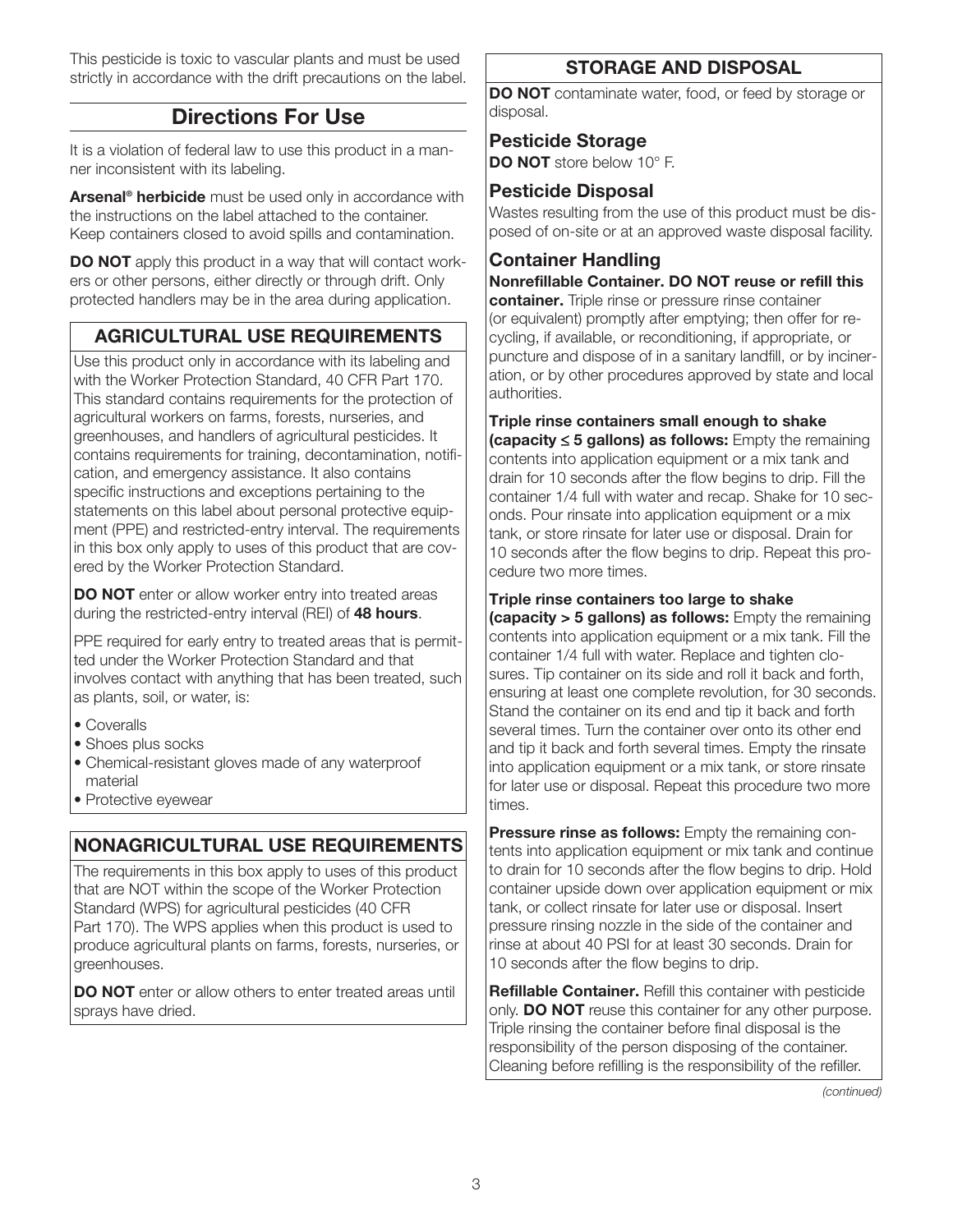### **STORAGE AND DISPOSAL** *(continued)*

### **Container Handling** *(continued)*

**Triple rinse as follows:** To clean the container before final disposal, empty the remaining contents from this container into application equipment or mix tank. Fill the container about 10% full with water. Agitate vigorously or recirculate water with the pump for 2 minutes. Pour or pump rinsate into application equipment or rinsate collection system. Repeat this rinsing procedure two more times.

When this container is empty, replace the cap and seal all openings that have been opened during use; return the container to the point of purchase or to a designated location. This container must only be refilled with a pesticide product. Prior to refilling, inspect carefully for damage such as cracks, punctures, abrasions, worn-out threads and closure devices. Check for leaks after refilling and before transport. **DO NOT** transport if this container is damaged or leaking. If the container is damaged, or leaking, or obsolete and not returned to the point of purchase or to a designated location, triple rinse emptied container and offer for recycling, if available, or dispose of container in compliance with state and local regulations.

# **In Case of Emergency**

In case of large-scale spillage regarding this product, call:

• BASF Corporation 1-800-832-HELP (4357)

In case of medical emergency regarding this product, call:

- Your local doctor for immediate treatment
- Your local poison control center (hospital)
- BASF Corporation 1-800-832-HELP (4357)

#### **Steps to be taken in case material is released or spilled:**

- Dike and contain the spill with inert material (sand, earth, etc.) and transfer liquid and solid diking material to separate containers for disposal.
- Remove contaminated clothing and wash affected skin areas with soap and water.
- Wash clothing before reuse.
- Keep the spill out of all sewers and open bodies of water.

### **Product Information**

**Arsenal® herbicide** is an aqueous solution to be mixed with water and a surfactant and applied as a spray solution to control undesirable vegetation growing within specified aquatic sites, forestry sites, pasture/rangeland and nonagricultural lands. Aquatic sites consist of standing and flowing water, estuarine/marine, wetland, and riparian areas. Nonagricultural lands include private, public and military lands as follows: uncultivated nonagricultural areas (including airports, highway, railroad and utility rights-ofway, and sewage disposal areas); uncultivated agricultural areas - noncrop producing (including farmyards, fuel

storage areas, fence rows, nonirrigation ditchbanks, and barrier strips); industrial sites - outdoor (including lumberyards, pipeline and tank farms); and natural areas (including wildlife management areas, wildlife openings, wildlife habitats, recreation areas, campgrounds, trailheads, and trails). **Arsenal** may also be used for the release of unimproved Bermudagrass and Bahiagrass, for bareground weed control, and for use under certain paved surfaces.

# **Herbicidal Activity**

**Arsenal** will control most annual and perennial grass and broadleaf weeds in addition to many brush and vine species with some residual control of undesirable species that germinate above the waterline. **Arsenal** is readily absorbed through emergent leaves and stems and is translocated rapidly throughout the plant with accumulation in the meristematic regions. For maximum activity, weeds should be growing vigorously at the time of application, and the spray solution should include a surfactant (see **Adjuvants** section for specific use directions). Treated plants stop growing soon after spray application. Chlorosis appears first in the newest leaves, and necrosis spreads from this point. In perennials, the herbicide is translocated into and kills underground or submerged storage organs, which prevents regrowth. Chlorosis and tissue necrosis may not be apparent in some plant species until 2 or more weeks after application. Complete kill of plants may not occur for several weeks. **Arsenal** applications are rainfast 1 hour after treatment.

### **Product Use and Restrictions**

Applications may be made for control of undesirable vegetation growing within specified aquatic sites, forestry sites, pasture/rangeland and nonagricultural lands. Aquatic sites consist of standing and flowing water; estuarine/marine, wetland, and riparian areas; for control of most annual and perennial grass weeds, broadleaf weeds, vines and brambles, and hardwood brush and trees for forestry site preparation and release of conifers from woody and herbaceous competition. **Arsenal** may also be used for selective woody and herbaceous weed control in natural regeneration of certain conifers (see **Conifer Release Treatment**).

Nonagricultural lands include private, public and military lands as follows: uncultivated nonagricultural areas (including airports, highway, railroad and utility rights-of-way, and sewage disposal areas); uncultivated agricultural areas noncrop producing (including farmyards, fuel storage areas, fence rows, nonirrigation ditchbanks, and barrier strips); industrial sites - outdoor (including lumberyards, pipeline and tank farms); and natural areas (including wildlife management areas, wildlife openings, wildlife habitats, recreation areas, campgrounds, trailheads, and trails).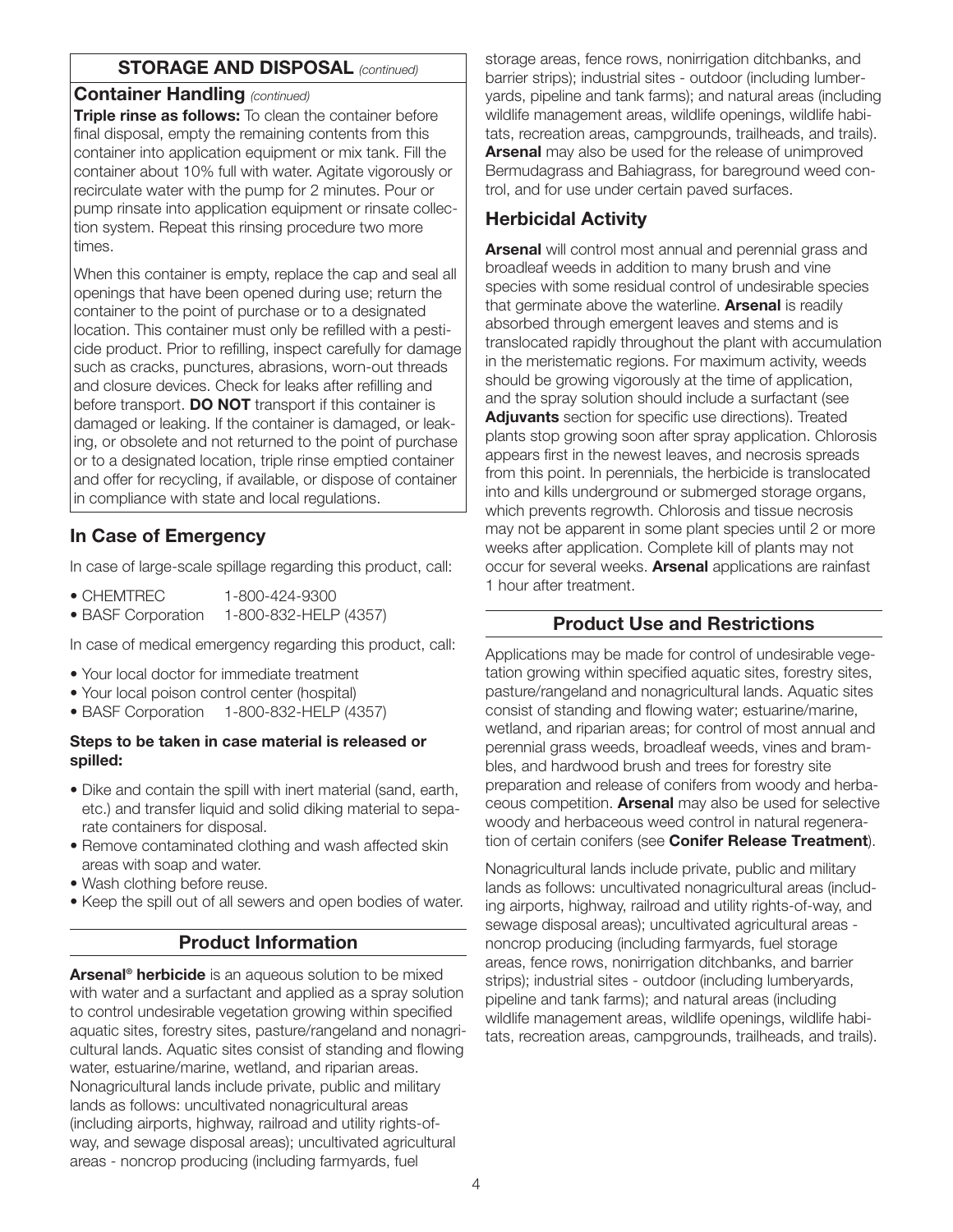# **Restrictions and Limitations**

- **DO NOT** use on food crops.
- **DO NOT** apply this product within 1/2 mile upstream of an active potable water intake in flowing water (i.e. river, stream, etc.) or within 1/2 mile of an active potable water intake in a standing body of water, such as a lake, pond, or reservoir.
- **DO NOT** apply to water used for irrigation except as described in **Product Use and Restrictions** section of this label.
- Keep from contact with fertilizers, insecticides, fungicides, and seeds.
- **DO NOT** drain or flush equipment on or near desirable trees or other plants, or on areas where their roots may extend, or in locations where the treated soil may be washed or moved into contact with their roots.
- **DO NOT** use on lawns, walks, driveways, tennis courts, or similar areas.
- **DO NOT** side trim desirable vegetation with this product unless severe injury and plant death can be tolerated. Prevent drift of spray to desirable plants.
- Clean application equipment after using this product by thoroughly flushing with water.

# **Nonagricultural Lands and Forestry Sites**

• **DO NOT** apply more than 1.5 lbs acid equivalent (ae) imazapyr (equivalent to 96 fl ozs of **Arsenal® herbicide**) per acre per year.

# **Pasture/Rangeland Sites**

- For spot treatment only.
- **DO NOT** treat more than 1/10 of the available area to be grazed or cut for hay.
- **DO NOT** apply more than 0.75 lb ae imazapyr (equivalent to 48 fl ozs of **Arsenal**) per acre per year.

# **Aquatic Sites**

- **DO NOT** apply more than 1.5 lbs ae imazapyr (equivalent to 96 fl ozs of **Arsenal**) per acre per year.
- **Public waters** Application of **Arsenal** to water can only be made by federal or state agencies, such as Water Management District personnel, municipal officials, and the U.S. Army Corps of Engineers, or those applicators who are licensed or certified as aquatic pest control applicators and are authorized by the state or local government. Treatment to other than non-native invasive species is limited to only those plants that have been determined to be a nuisance by a federal or state government entity.
- **Permitting** Consult local state fish and game agency and water control authorities before applying this product to public water. Permits may be required to treat such water.
- **Private waters** Applications may be made to private waters that are still, such as ponds, lakes, and drainage ditches where there is minimal or no outflow to public waters.
- **Aerial application** Aerial application to aquatic sites is restricted to helicopter only.

**• Irrigation water** - Application to water used for irrigation that results in **Arsenal** residue greater than 1.0 ppb **MUST NOT** be used for irrigation purposes for 120 days after application or until **Arsenal** residue levels are determined by laboratory analysis or other appropriate means of analysis to be 1.0 ppb or less. When applications are made within 500 feet of an active irrigation intake, **DO NOT** irrigate for at least 24 hours following application to allow for dissipation.

# **Recreational Use of Water in Treatment Area**

There are no restrictions on the use of water in the treatment area for recreational purposes, including swimming and fishing.

# **Livestock Use of Water in/from Treatment Area**

There are no restrictions on livestock consumption of water from the treatment area.

# **Restrictions for Potable Water Intakes**

**DO NOT** apply **Arsenal** directly to water within 1/2 mile upstream of an active potable water intake in flowing water (i.e. river, stream, etc.) or within 1/2 mile of an active potable water intake in a standing body of water such as a lake, pond, or reservoir. To make aquatic applications around and within 1/2 mile of active potable water intakes, the water intake must be turned off during application and for a minimum of 48 hours after application. These aquatic applications may be made only in cases where there are alternative water sources or holding ponds that would permit turning off an active potable water intake for a minimum period of 48 hours after applications.

**NOTE:** Existing potable water intakes that are no longer in use, such as those replaced by connections to wells or a municipal water system, are not considered to be active potable water intakes. This restriction does not apply to intermittent, inadvertent overspray of water in terrestrial use sites.

# **Quiescent or Slow-moving Waters**

In lakes and reservoirs, **DO NOT** apply **Arsenal** within 1 mile of an active irrigation water intake during the irrigation season. Applications less than 1 mile from an active irrigation water intake may be made during the off-season if the irrigation intake will remain inactive for a minimum of 120 days after application or until **Arsenal** residue levels are determined by laboratory analysis or other appropriate means of analysis to be 1.0 ppb or less.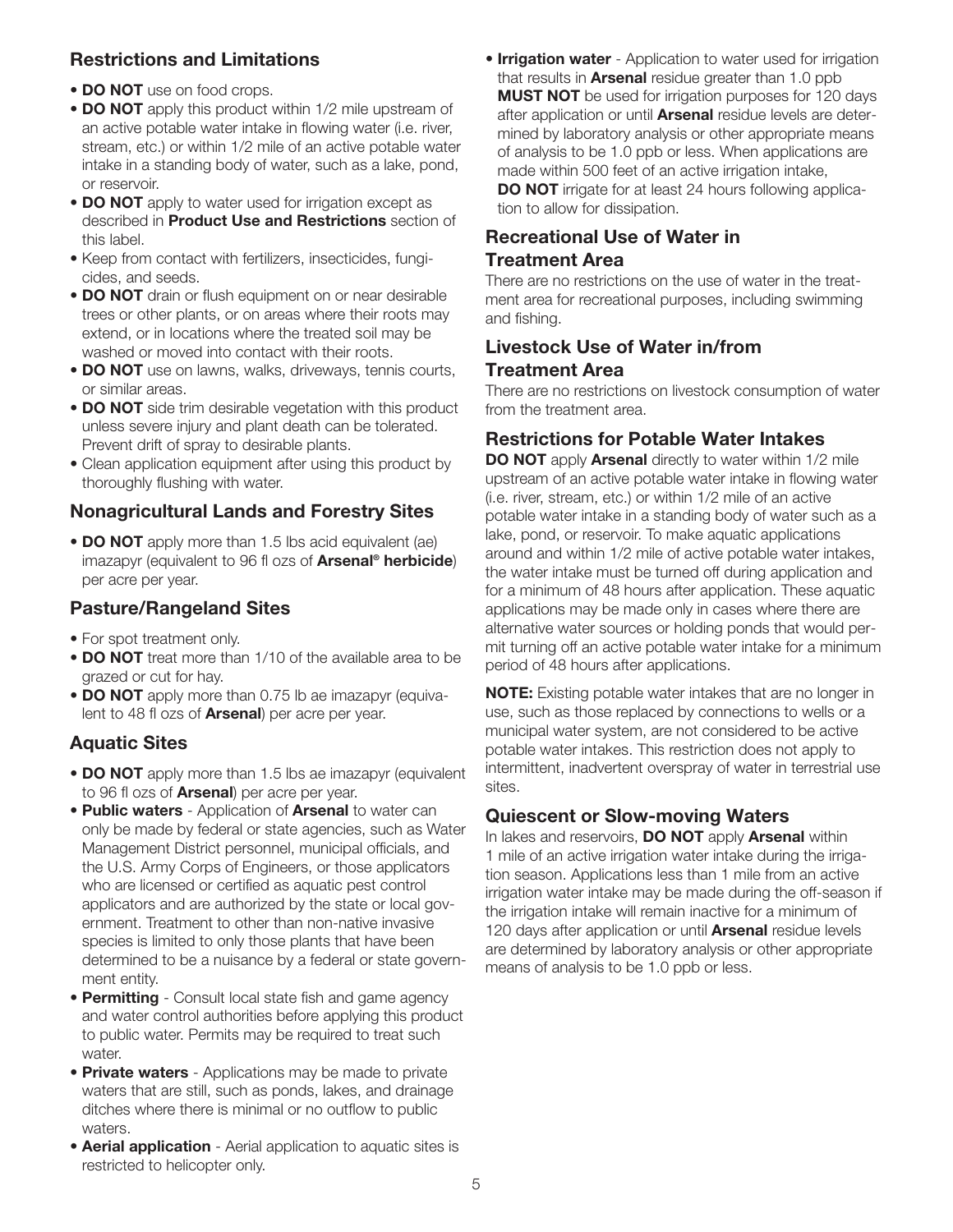### **Precautions for Avoiding Injury to Nontarget Plants**

Untreated desirable plants can be affected by root uptake of **Arsenal® herbicide** from treated soil. Injury or loss of desirable plants may result if **Arsenal** is applied on or near desirable plants, on areas where their roots extend, or in locations where the treated soil may be washed or moved into contact with their roots. When making application along shorelines where desirable plants may be present, use caution to avoid spray contact with their foliage or spray application to the soil in which they are rooted. Shoreline plants that have roots which extend into the water in an area where **Arsenal** has been applied generally will not be adversely affected by uptake of the herbicide from the water.

If treated vegetation is to be removed from the application site, **DO NOT** use the vegetative matter as mulch or compost on or around desirable species.

# **Managing Off-target Movement**

# **Aerial Application**

- Applicators are required to use a coarse or coarser droplet size (ASABE S572) or, if specifically using a spinning atomizer nozzle, applicators are required to use a volume mean diameter (VMD) of 385 microns or greater for release heights below 10 feet. Applicators are required to use a very coarse or coarser droplet size or, if specifically using a spinning atomizer nozzle, applicators are required to use a VMD of 475 microns or greater for release heights above 10 feet. Applicators must consider the effects of nozzle orientation and flight speed when determining droplet size.
- Applicators are required to use upwind swath displacement.
- The boom length must not exceed 60% of the wingspan or 90% of the rotor-blade diameter to reduce spray drift.
- Applications with wind speeds less than 3 mph and with wind speeds greater than 10 mph are prohibited.
- Applications into temperature inversions are prohibited.

# **Ground Boom Application**

- Applicators are required to use a nozzle height below 4 feet above the ground or plant canopy and coarse or coarser droplet size (ASABE S572) or, if specifically using a spinning atomizer nozzle, applicators are required to use a volume mean diameter (VMD) of 385 microns or greater.
- Applications with wind speeds greater than 10 mph are prohibited.
- Applications into temperature inversions are prohibited.

# **Wind Erosion**

Avoid treating powdery, dry, or light sandy soils when conditions are favorable for wind erosion. Under these conditions, the soil surface should first be settled by rainfall or irrigation.

### **Adjuvants**

Postemergence applications of **Arsenal** require the addition of a spray adjuvant. When making aquatic applications, only spray adjuvants approved or appropriate for aquatic use must be used.

# **Nonionic Surfactant**

Use a nonionic surfactant (NIS) at the rate of 0.25% volume/volume (v/v) or higher (see manufacturer's label) of the spray solution (0.25% v/v is equivalent to 1 quart in 100 gallons). For best results, select a nonionic surfactant with a hydrophilic-to-lipophilic balance (HLB) ratio between 12 and 17 with at least 70% surfactant in the formulated product. Alcohol, fatty acid, oil, ethylene glycol, or diethylene glycol should not be considered as surfactants to meet the above requirements.

# **Methylated Seed Oil or Vegetable Oil Concentrate**

Instead of a surfactant, a methylated seed oil (MSO) or vegetable-based seed oil concentrate may be used at the rate of 1.5 to 2 pints per acre. When using spray volumes greater than 30 gallons per acre, mix MSO or vegetablebased seed oil concentrates at a rate of 1% of total spray volume, or alternatively use a nonionic surfactant as described above. Research indicates that these oils may aid in **Arsenal** deposition and uptake by plants under moisture or temperature stress.

# **Silicone-based Surfactant**

See manufacturer's label for specific rates. Silicone-based surfactants may reduce the surface tension of the spray droplet allowing greater spreading on the leaf surface as compared to conventional nonionic surfactants. However, some silicone-based surfactants may dry too quickly, limiting herbicide uptake.

# **Invert Emulsions**

**Arsenal** can be applied as an invert emulsion. The spray solution results in an invert (water-in-oil) spray emulsion designed to minimize spray drift and spray runoff, resulting in more herbicide on the target foliage. The spray emulsion may be formed in a single tank (batch mixing) or injected (in-line mixing). Consult the invert chemical label for proper mixing directions.

# **Other**

An antifoaming agent, spray pattern indicator, or driftreducing agent may be applied at the product labeled rate if necessary or desired.

### **Tank Mixes**

**Arsenal** may be tank mixed with other herbicides.

Consult manufacturer's labels for specific rate restrictions and weeds controlled. Always follow the more restrictive label restrictions and precautions for all products used when making an application involving tank mixes.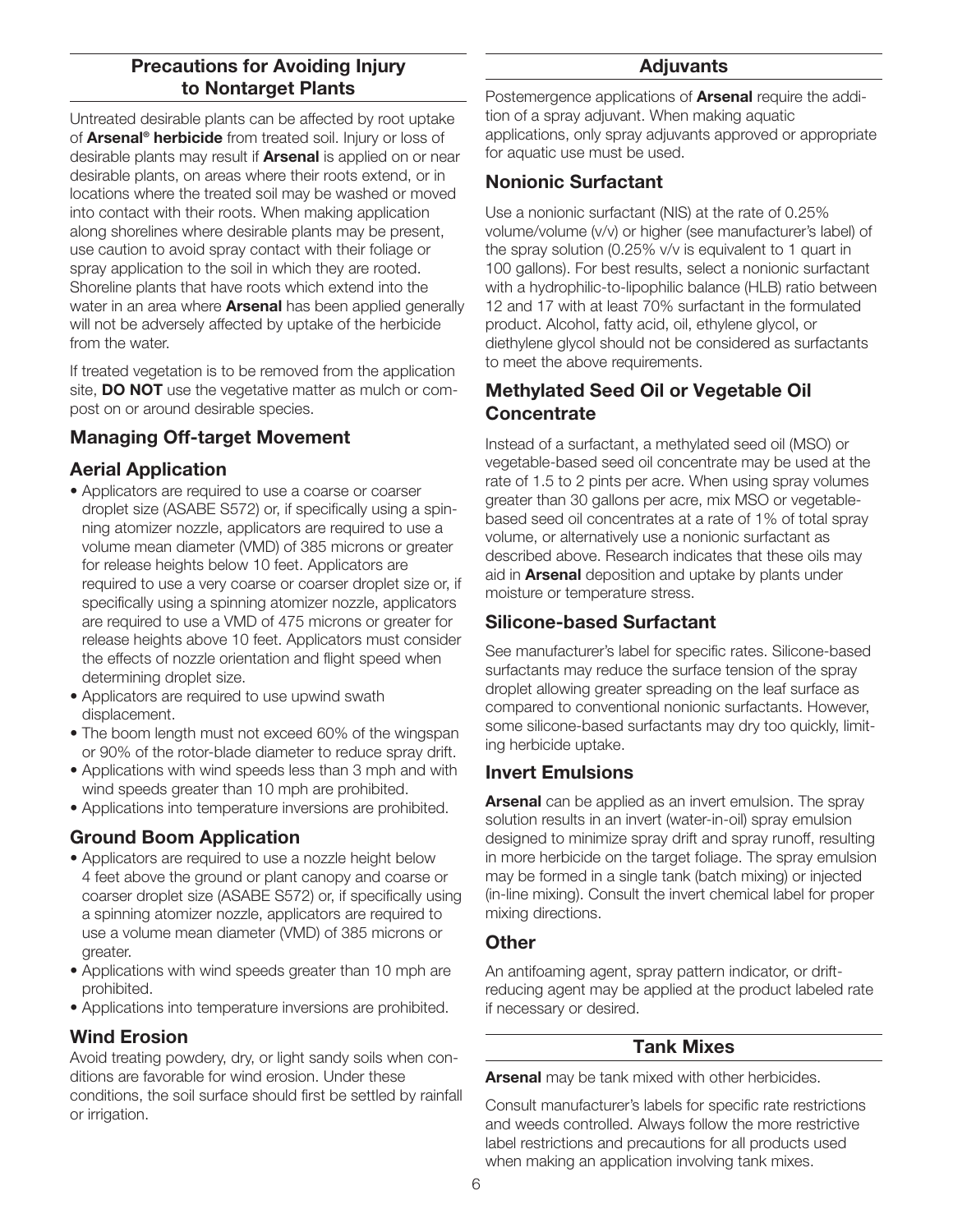### **Application Methods**

**Arsenal® herbicide** may be selectively applied using lowvolume directed application techniques or may be broadcast-applied using ground equipment, watercraft, or aircraft. Aerial applications to aquatic sites must be made by helicopter. In addition, **Arsenal** may also be applied using cut-stump, cut-stem, and frill or girdle treatment techniques within nonagricultural lands, pasture/rangeland, and aquatic sites; see **Aerial Application** and **Ground Application** sections for additional details.

#### **Aerial Application**

All precautions must be taken to minimize or eliminate spray drift. Both fixed-wing aircraft and helicopters can be used to apply **Arsenal** on nonagricultural lands, but only helicopters can be used for aquatic applications. **DO NOT** make applications by fixed-wing aircraft or helicopter unless appropriate buffer zones can be maintained to prevent spray drift out of the target area; or when treating open tracts of land, spray drift as a result of fixed-wing aircraft application can be tolerated. Aerial equipment designed to minimize spray drift, such as a helicopter equipped with a **MicrofoilTM boom**, **Thru-ValveTM boom**, or raindrop nozzles, must be used and calibrated. Except when applying with a **Microfoil boom**, a drift control agent may be added at the specified label rate. **DO NOT** side trim with **Arsenal** unless death of treated tree can be tolerated.

Uniformly apply the specified amount of **Arsenal** in 2 to 30 gallons of water per acre. A foam-reducing agent may be added at the specified label rate, if needed.

Thoroughly clean application equipment, including landing gear, immediately after use of this product. Prolonged exposure of this product to uncoated steel (except stainless steel) surfaces may result in corrosion and failure of the exposed part. The maintenance of an organic coating (paint) may prevent corrosion.

#### **Ground Application**

### **Foliar Application**

#### **Low-volume Foliar Application**

Use equipment calibrated to deliver 5 to 20 gallons of spray solution per acre. To prepare the spray solution, thoroughly mix in water 0.5% to 5% **Arsenal** plus surfactant; see the **Adjuvants** section of this label for specific use directions. A foam-reducing agent may be applied at the specified label rate, if needed. For difficult-to-control species (see **Aquatic Weed Control** and **Terrestrial Weed Control** sections for relative susceptibility of weed species), use the higher concentrations of herbicide and/or spray volumes, but **DO NOT** apply more than 3 quarts of **Arsenal** per acre in aquatic sites and nonagricultural lands and 1.5 quarts per acre in pasture/rangeland. Excessive wetting of foliage is not necessary.

For low-volume foliar application, select proper nozzles to avoid overapplication. Proper application is critical to ensure desirable results. Best results are achieved when spray covers the crown and approximately 70 percent of the plant. The use of an even, flat-fan tip with a spray angle of 40 degrees or less will aid in proper deposition.

Appropriate tip sizes include 4004E or 1504E. For a straight-stream and cone pattern, adjustable cone nozzles, such as 5500 X3 or 5500 X4, may be used. Attaching a rollover valve onto a Spraying Systems Model 30 gunjet or other similar spray gun allows for the use of both flat-fan and cone tips on the same gun.

Moisten, but **DO NOT** drench target vegetation causing spray solution to run off.

**Low-volume Foliar Application with Backpack.** For low-growing species, spray down on the crown, covering crown and penetrating approximately 70% of the plant.

For target species 4 to 8 feet tall, swipe the sides of target vegetation by directing spray to at least 2 sides of the plant in smooth vertical motions from the crown to the bottom. Make sure to cover the crown whenever possible.

For target species over 8 feet tall, lace sides of target vegetation by directing spray to at least 2 sides of the target in smooth zigzag motions from crown to bottom.

**Low-volume Foliar Application with Hydraulic Handgun Application Equipment.** Use the same technique as described for **Low-volume Foliar Application with Backpack**.

For broadcast application, simulate a gentle rain near the top of target vegetation allowing spray to contact the crown and penetrate the target foliage without falling to the understory. Herbicide spray solution that contacts the understory may result in severe injury or death of plants in the understory.

### **High-volume Foliar Application**

For optimum performance when spraying medium-density to high-density vegetation, use equipment calibrated to deliver up to 100 gallons of spray solution per acre (GPA). Spray solutions exceeding 100 GPA may result in excessive spray runoff, causing increased ground cover injury and injury to desirable species.

To prepare the spray solution, thoroughly mix **Arsenal** in water and add a surfactant; see **Adjuvants** section for specific use directions and rates for surfactants. A foamreducing agent may be added at the specified label rate, if needed. For difficult-to-control species (see **Aquatic Weed Control** and **Terrestrial Weed Control** sections for relative susceptibility of weed species), use the higher concentrations of herbicide and/or spray volumes, but **DO NOT** apply more than 3 quarts of **Arsenal** per acre in aquatic sites and nonagricultural lands and 1.5 quarts per acre in pasture/rangeland. Uniformly cover the foliage of the vegetation to be controlled, but **DO NOT** apply to runoff. Excessive wetting of foliage is not necessary.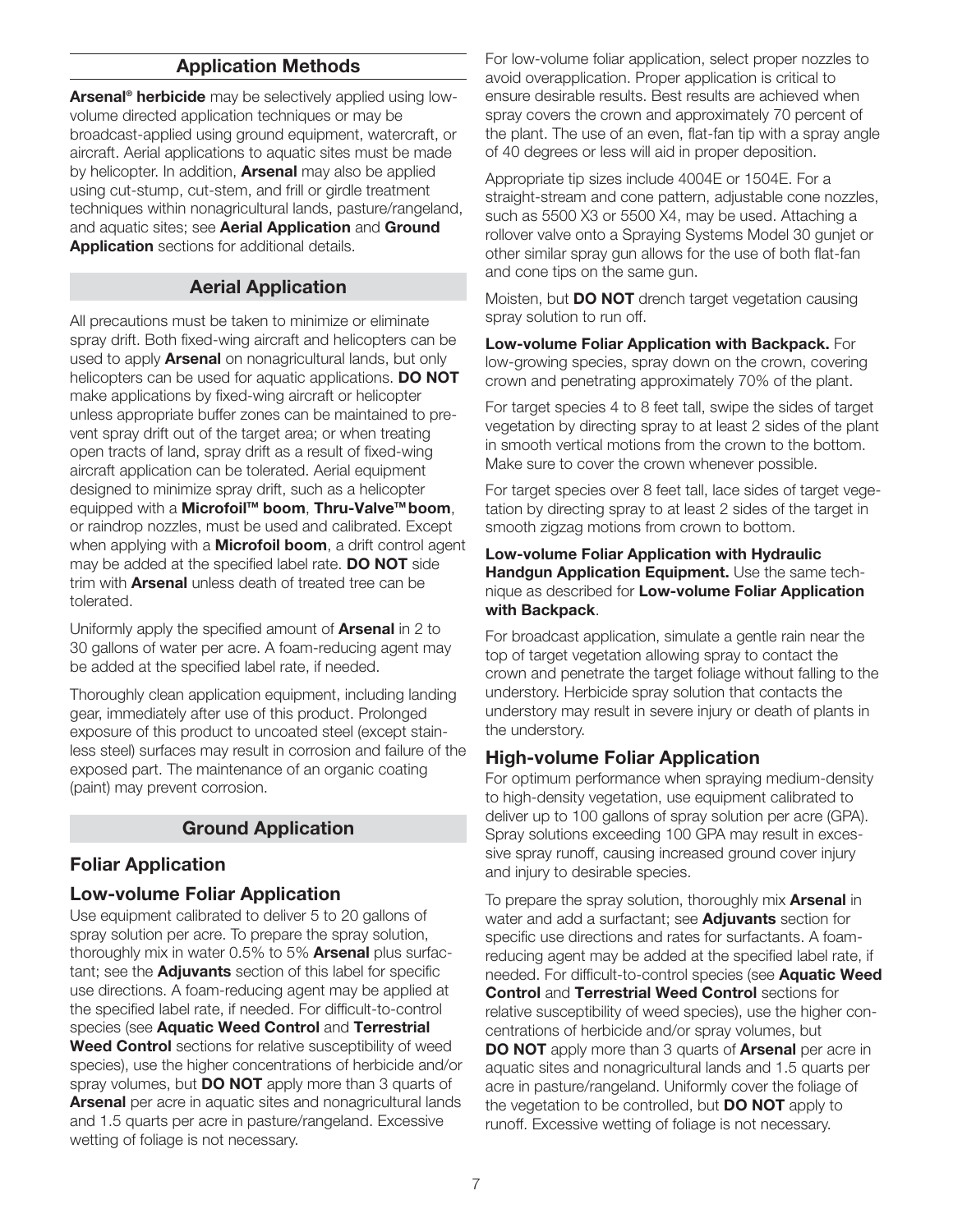# **Side Trimming**

**DO NOT** side trim with **Arsenal® herbicide** unless severe injury or death of the treated tree can be tolerated. **Arsenal** is readily translocated and can result in death of the entire tree.

# **Cut-surface Treatment**

**Arsenal** may be used to control undesirable woody vegetation by applying the **Arsenal** solution to the cambium area of freshly cut stump surfaces or to fresh cuts on the stem of target woody vegetation. Application can be made any time of the year except during periods of heavy sap flow in the spring. **DO NOT** overapply solution causing runoff from the cut surface.

Injury may occur to desirable woody plants if shoots extend from the same root system or their root systems are grafted to those of the treated tree.

### **Cut-surface Application with Dilute and Concentrate Solutions**

**Arsenal** may be mixed as either a concentrate or dilute solution. The dilute solution may be used for application to the cut surface of the stump or to cuts on the stem of target woody vegetation. Concentrate solutions may be used for application to cuts on the stem. Use of the concentrate solution permits application to fewer cuts on the stem, especially for large-diameter trees. Follow application instructions for proper application techniques for each type of solution.

- To prepare a dilute solution, mix 8 to 12 fluid ounces of **Arsenal** with 1 gallon of water. A surfactant or penetrating agent may improve uptake through partially callused cambiums.
- To prepare a concentrate solution, mix 2 quarts of **Arsenal** with no more than 1 quart of water.

### **Cut-stump Treatment**

**Dilute Solution.** Spray or brush the solution onto the cambium area of the freshly cut stump surface. Ensure that the solution thoroughly wets the entire cambium area (the wood next to the bark of the stump).

# **Cut-stem Treatment (injection, hack-and-squirt)**

**Dilute Solution.** Using standard injection equipment, apply 1 milliliter (mL) of solution at each injection site around the tree with no more than 1-inch intervals between cut edges. Ensure that the injector completely penetrates the bark at each injection site.

**Concentrate Solution.** Using standard injection equipment, apply 1 mL of solution at each injection site. Make at least 1 injection cut for every 3 inches of diameter at breast height (DBH) on the target tree. For example, a 3-inch DBH tree will receive 1 injection cut, and a 6-inch DBH tree will receive 2 injection cuts. On trees requiring more than 1 injection site, place the injection cuts at approximately equal intervals around the tree.

# **Frill or Girdle Treatment**

Using a hatchet, machete, or chainsaw, make cuts through the bark and completely around the tree to expose the cambium. The cut should angle downward extending into the cambium enough to expose at least 2 growth rings. Using a spray applicator or brush, apply a 25% to 100% solution of **Arsenal** into each cut until thoroughly wet. Avoid applying so much herbicide that runoff to the ground or water occurs.

### **Forestry Use**

### **Site Preparation Treatment**

**Arsenal** may be used to control labeled grass weeds, broadleaf weeds, vines and brambles, and woody brush and trees on forest sites in advance of regeneration for the following conifer crop species:

| <b>Common Name</b><br><b>Scientific Name</b> |                       | Rate<br>(fl ozs/A) |
|----------------------------------------------|-----------------------|--------------------|
| Loblolly pine                                | Pinus taeda           |                    |
| Loblolly X pitch hybrid                      |                       |                    |
| Longleaf pine                                | Pinus palustris       | 48 to 80           |
| Shortleaf pine                               | Pinus echinata        |                    |
| Virginia pine                                | Pinus virginiana      |                    |
| Slash pine                                   | Pinus elliottii       | 40 to 64           |
| Coastal redwood                              | Sequoia sempervirens  |                    |
| Douglas fir                                  | Pseudotsuga menziesii | 24 to 48           |
| Western hemlock                              | Tsuga heterophylla    |                    |
| California red fir                           | Abies magnifica       | 24 to 40           |
| California white fir                         | Abies concolor        |                    |
| Jack pine                                    | Pinus banksiana       |                    |
| Lodgepole pine                               | Pinus contorta        |                    |
| Pitch pine                                   | Pinus rigida          |                    |
| Ponderosa pine                               | Pinus ponderosa       |                    |
| Sugar pine                                   | Pinus lambertiana     | 24 to 32           |
| White pine                                   | Pinus strobus         |                    |
| <b>Black spruce</b>                          | Picea mariana         |                    |
| Red spruce                                   | Picea rubens          |                    |
| White spruce                                 | Picea glauca          |                    |

Use the label rate of **Arsenal** per acre applied as a broadcast foliar spray for long-term control of labeled woody plants and residual control of herbaceous weeds. Within 4 to 6 weeks of treatment, grass and other herbaceous weeds will be controlled and may provide fuel to facilitate a site preparation burn, if desired, to control conifers or other species tolerant to the herbicide.

Apply the label rate of **Arsenal** per acre in 5 to 30 gallons total spray solution for helicopter applications or 5 to 100 gallons total spray solution for mechanical ground spray and backpack applications. Use a minimum of 0.5% by volume nonionic surfactant (NIS). Use the higher label rates of **Arsenal** and higher spray volumes when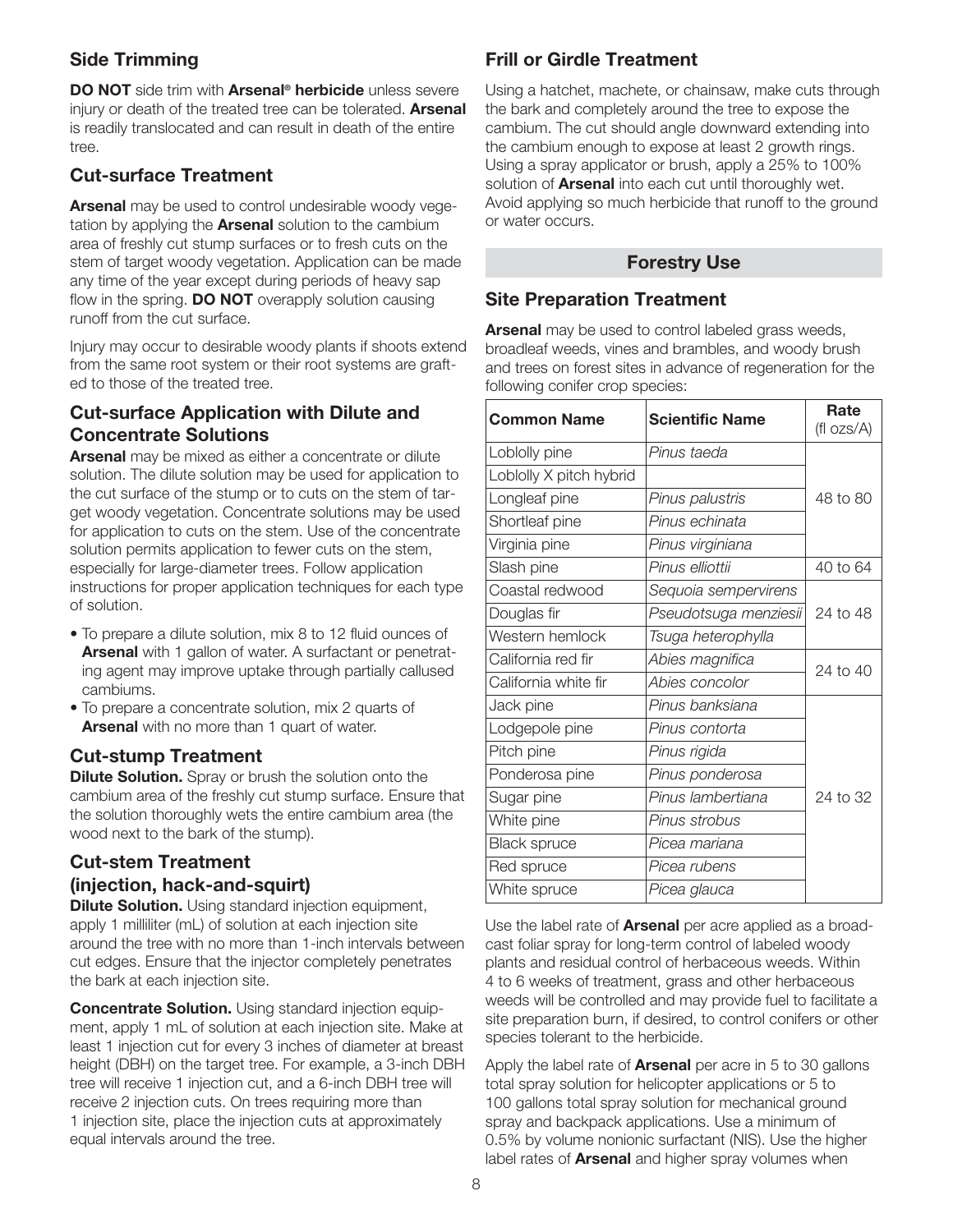controlling particularly dense or multilayered canopies of hardwood stands or difficult-to-control species.

In certain cases, tank mixes may be necessary for chemical control of conifers and other species tolerant to **Arsenal® herbicide**. Observe all precautions and restrictions on the product labels. Always follow the most restrictive label. Combinations with other products labeled for forest site preparation may kill certain plants such as legumes and blackberry, which are desirable for wildlife habitat.

Where quick initial brownout (deadening of foliage) is desired for burning, apply a tank mixture of 32 fl ozs to 64 fl ozs **Arsenal** with 16 fl ozs to 64 fl ozs glyphosate or 16 fl ozs to 48 fl ozs triclopyr ester per acre. For control of seedling pines, apply 32 fl ozs to 64 fl ozs **Arsenal** with 3 to 4 quarts glyphosate. For site preparation, rates less than 48 fl ozs **Arsenal** will provide suppression of hardwood brush and trees; some resprouting may occur.

**DO NOT** plant seedlings of black spruce (*Picea mariana*) or white spruce (*Picea glauca*) on sites broadcast-treated with **Arsenal** or into the treated zone of spot or banded applications for 3 months following application or injury may occur.

#### **Herbaceous Weed Control**

Use **Arsenal** for selective weeding in the following conifers:

| <b>Common Name</b>         | <b>Scientific Name</b> | Rate<br>$(fI \, ozs/A)$ |
|----------------------------|------------------------|-------------------------|
| Loblolly pine              | Pinus taeda            |                         |
| Loblolly X pitch hybrid    |                        | 12 to 20                |
| Virginia pine              | Pinus virginiana       |                         |
| Longleaf pine <sup>1</sup> | Pinus palustris        |                         |
| Slash pine <sup>1</sup>    | Pinus elliottii        | 8 to 12                 |
| Douglas fir <sup>1</sup>   | Pseudotsuga menziesii  |                         |

1 Use of surfactant is not recommended.

**Arsenal** may be applied as a broadcast treatment, banded over tree rows, or as a directed spray for release of young conifers from herbaceous weeds. To prevent possibility of conifer injury, **DO NOT** apply **Arsenal** when conifers are under stress from drought, disease, animal or winter injury, planting shock, or other stresses reducing conifer vigor. Broadcast applications may be made by helicopter, ground, or backpack sprayer. For difficult-to-control weeds, use the higher labeled rates. Where herbaceous weeds have overtopped conifer seedlings, a nonionic surfactant may be added to improve weed control (except for slash pine, long-leaf pine, and Douglas fir), at a rate not to exceed 0.5% of spray solution volume. Some minor conifer growth inhibition may be observed when herbaceous weed control treatments are made during periods of active conifer growth.

**Arsenal** may also be applied using backpack or handheld sprayers to control herbaceous weeds around individual conifer seedlings. Mix 0.8 fl oz to 1.2 fl ozs **Arsenal** and 0.2 oz nonionic surfactant per gallon of water. Direct the spray to the weeds and minimize the amount applied to

conifer foliage for best conifer tolerance. Ensure that maximum labeled rates per acre for previously listed crop species are not exceeded.

**Arsenal** may be tank mixed with sulfometuron to broaden the spectrum of weeds controlled. For loblolly pine, apply 8 fl ozs to 12 fl ozs **Arsenal** plus 1 oz to 2 ozs sulfometuron per acre. The application of **Arsenal** plus sulfometuron on other conifer species may cause growth suppression.

### **Conifer Release Treatment**

**Arsenal** may be applied as a broadcast or directed spray application for suppression of labeled brush, tree, and herbaceous weed species. Directed spray applications may be made with low-volume applications in conifer stands of all ages by targeting the unwanted vegetation and avoiding direct application to the conifer. Ensure that maximum labeled rates per acre listed for the following crop species are not exceeded.

| <b>Broadcast Applications</b>                       |  |
|-----------------------------------------------------|--|
| for release of the following conifers from hardwood |  |
| competition:                                        |  |

| <b>Common Name</b>                   | <b>Scientific Name</b> | Rate<br>$(fl \space ozs/A)$ |  |
|--------------------------------------|------------------------|-----------------------------|--|
| Loblolly pine <sup>3</sup>           | Pinus taeda            |                             |  |
| Loblolly X pitch hybrid <sup>3</sup> |                        | 24 to 40                    |  |
| Virginia pine <sup>3</sup>           | Pinus virginiana       |                             |  |
| Longleaf pine                        | Pinus palustris        |                             |  |
| Pitch pine                           | Pinus rigida           | 24 to 32                    |  |
| Shortleaf pine                       | Pinus echinata         |                             |  |
| Slash pine                           | Pinus elliottii        |                             |  |
| White pine <sup>1</sup>              | Pinus strobus          | 16 to 32                    |  |
| California red fir                   | Abies magnifica        |                             |  |
| California white fir                 | Abies concolor         | 16 to 24                    |  |
| Lodgepole pine <sup>2</sup>          | Pinus contorta         |                             |  |
| Douglas fir <sup>2</sup>             | Pseudotsuga menziesii  |                             |  |
| Jack pine <sup>2</sup>               | Pinus banksiana        |                             |  |
| Black spruce <sup>2</sup>            | Picea mariana          | 12 to 24                    |  |
| Red spruce <sup>2</sup>              | Picea rubens           |                             |  |
| White spruce <sup>2</sup>            | Picea glauca           |                             |  |

<sup>1</sup> **DO NOT** make applications to white pine stands younger than three years old. To minimize potential white pine injury, release treatments should not be made prior to July 15.

<sup>2</sup> Applications should be made after formation of final conifer resting buds in the fall or height growth inhibition may occur.

**For slash pine and longleaf pine, broadcast release treatments over the top of pines for the purpose of woody plant control must be made after August 15 and only in stands 2 through 5 years old. For applications over the top of slash pine and longleaf pine, DO NOT add surfactant and use lower labeled rates on sandy soils.**

Mid-rotation release: For broadcast applications below the pine canopy in established stands of loblolly pine, loblolly X pitch hybrid, and Virginia pine, use 32 fl ozs to 64 fl ozs product per acre. For mid-rotation release of other species, use rates listed in chart above.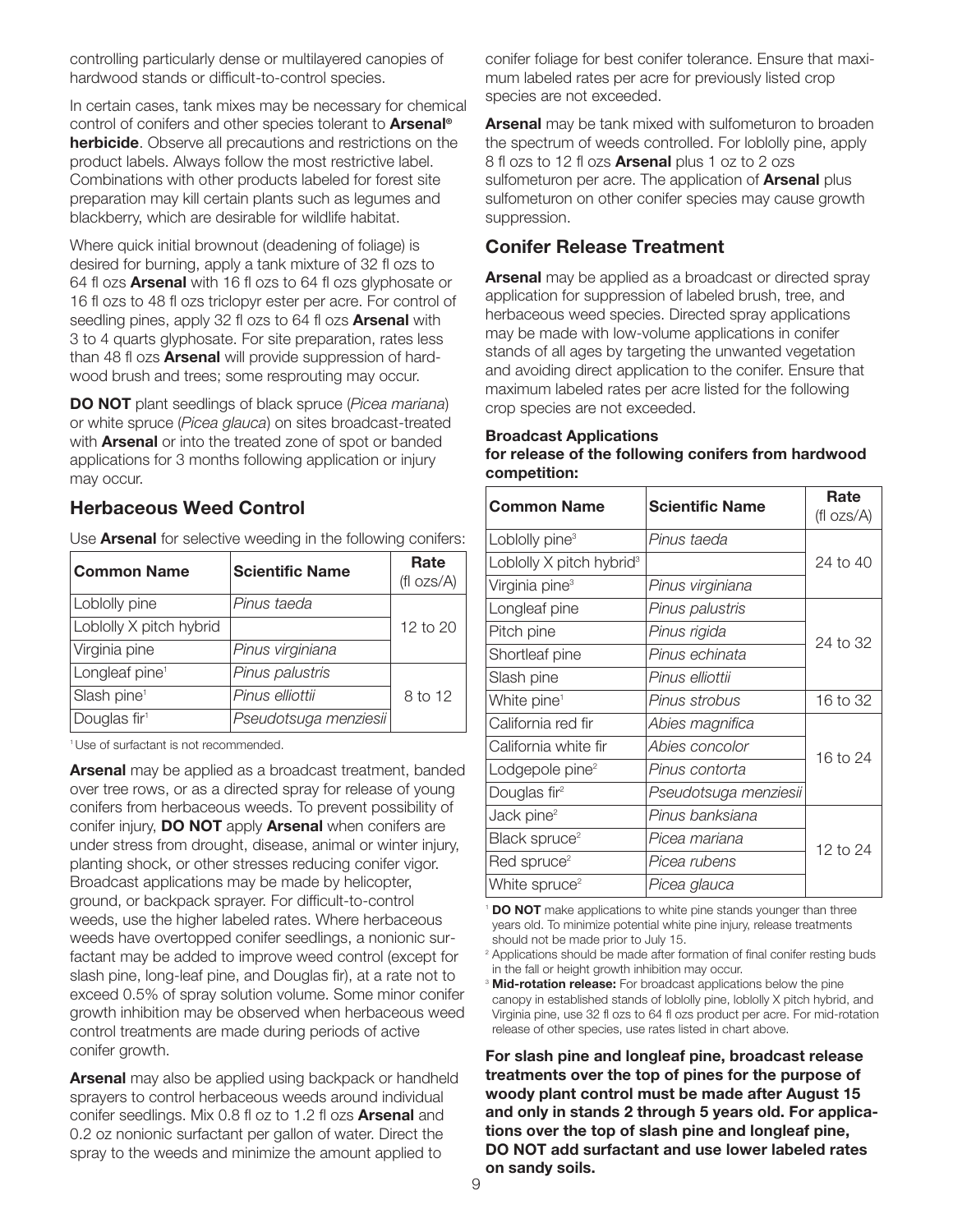Apply the label rate of **Arsenal® herbicide** per acre when making broadcast applications with helicopter or ground spray equipment. Refer to mixing and application instructions for proper spray volumes. A nonionic surfactant may be added at no more than 0.25% by volume.

Use the higher label rates of **Arsenal** when controlling particularly dense stands or difficult-to-control species.

Some minor conifer growth inhibition may be observed when release treatments are made during periods of active conifer growth. To minimize potential conifer height growth inhibition, **DO NOT** make broadcast applications to conifer stands except loblolly pine before the end of the second growing season. To minimize potential conifer height growth inhibition, broadcast release treatments may be made late in the growing season. To prevent possibility of conifer injury, **DO NOT** apply **Arsenal** when conifers are under stress from drought, disease, animal or winter injury, or other stresses reducing conifer vigor.

**Arsenal** may be used to release loblolly pine seedlings during the first growing season following planting or for one-year-old natural loblolly pine regeneration. For oneyear-old loblolly pine release, apply 24 fl ozs to 40 fl ozs per acre of **Arsenal** after July 15. Rates below 32 fl ozs per acre are intended for hardwood growth suppression; expect hardwood resprouting.

### **Spot Treatment of Undesirable Hardwood Vegetation**

**Arsenal** may be used as a directed foliar or cut-stem application to control undesirable brush and hardwoods in the management of stands of all ages for the conifer species listed in the broadcast application section above. Refer to mixing and application instructions in the directed foliar or cut-stem sections above for proper use rates, equipment, and application techniques. **DO NOT** exceed maximum labeled rates per acre listed for crop species. Cut-stem applications may be used for spot treatment of undesirable hardwoods in Ponderosa pine stands using 24 fl ozs or less of **Arsenal** per acre.

Avoid direct application to desired plant species or injury may occur. Injury may occur to nontarget or desirable hardwoods or conifers if they extend from the same root system, or their root systems are grafted to those of the treated tree, or their roots extend into the treated zone.

### **Late Rotation Vegetation Control in Western Conifer**

In California, the Pacific Northwest and Inland Northwest, broadcast aerial applications of **Arsenal** up to 48 fl ozs per acre are permissible in conifer stands that are targeted for harvesting the year following treatment. Use minimum spray volume of 15 gallons per acre. Significant conifer injury or mortality must be expected. **DO NOT** use this treatment if conifer injury or mortality cannot be tolerated.

### **Bag and Spray Application for Conifer Release**

In Douglas fir and Ponderosa pine stands, broadcast applications of **Arsenal** up to 32 fl ozs per acre are permissible when the trees are covered by bags prior to the application. The bags must prevent the spray mix from contacting the conifer foliage. On sites with coarse textured soils (e.g. decomposed granite, pumice, sandy or rocky sites) or low levels of soil organic matter (generally 5% or less), significant conifer growth inhibition and mortality is possible. **DO NOT** use this treatment on these types of sites if conifer growth inhibition and mortality cannot be tolerated.

# **Nonagricultural Land Use**

**Arsenal** may be used for woody and herbaceous weed control in nonagricultural lands including private, public and military lands as follows: uncultivated nonagricultural areas (including airports, highway, railroad and utility rights-ofway, and sewage disposal areas); uncultivated agricultural areas - noncrop producing (including farmyards, fuel storage areas, fence rows, nonirrigation ditchbanks, and barrier strips); industrial sites - outdoor (including lumberyards, pipeline and tank farms); and natural areas (including wildlife management areas, wildlife openings, wildlife habitats, recreation areas, campgrounds, trailheads, and trails).

Applications to nonagricultural lands are not applicable to treatment of commercial timber or other plants grown for sale or other commercial use, or for commercial seed production, or for research purposes.

# **Brush Control**

Use the specified rate of **Arsenal** with the preferred application technique for control of undesirable brush.

#### **Tank Mixes and Application Rates for Low-volume Foliar Brush Control\***

| <b>Target</b><br><b>Vegetation</b>                                                                        | <b>Arsenal Rate</b><br>(% by volume) | <b>Tank Mix</b>                                                                |
|-----------------------------------------------------------------------------------------------------------|--------------------------------------|--------------------------------------------------------------------------------|
| Mixed hardwoods<br>without elm,<br>locust, or pine                                                        | 1.0 to 1.5                           | Surfactant                                                                     |
| Mixed hardwoods<br>containing elm,<br>locust, and pine                                                    |                                      | <b>Accord</b> <sup>®</sup> at 2% to<br>3% by volume plus<br>surfactant         |
| Mixed hardwoods<br>with locust and<br>pine but no elm                                                     | $0.5$ to 1.0                         | <b>Krenite</b> <sup>®</sup> at 2% to<br>5% by volume plus<br>surfactant        |
| Mixed hardwoods<br>with locust and<br>elm but no pine                                                     |                                      | <b>Escort<sup>®</sup></b> at 2 ozs/A<br>or<br>2.3 grams/gal plus<br>surfactant |
| * Tank mixes with 2,4-D or products containing 2,4-D have resulted in<br>reduced <b>Arsenal</b> efficacy. |                                      |                                                                                |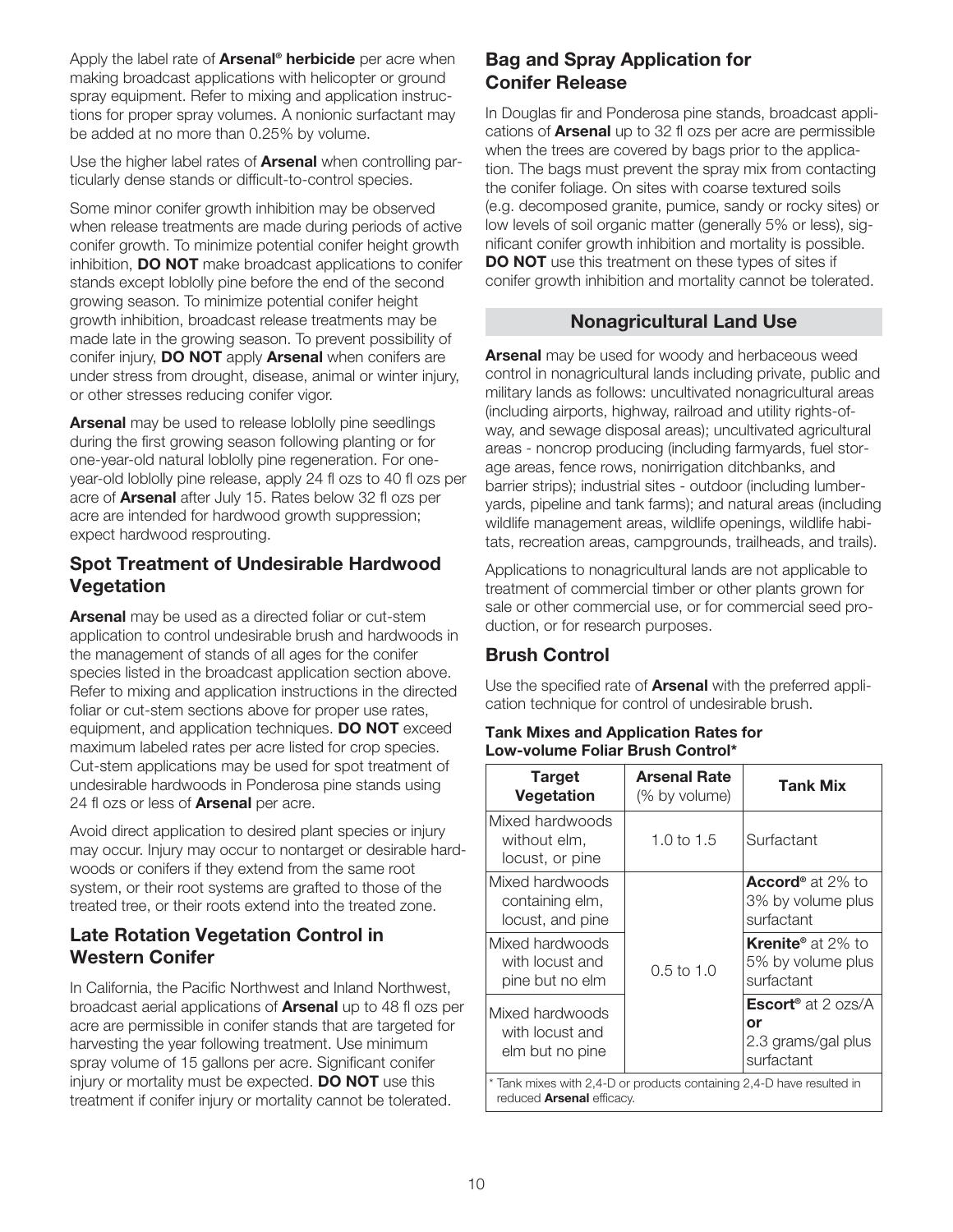#### **Backpack and Handheld Spray Mixing Guide**

| $%$ solution | <b>Product per</b><br>gallon of mix<br>(f ozs) | <b>Product per</b><br>4-gallon<br>backpack<br>(fl ozs) |
|--------------|------------------------------------------------|--------------------------------------------------------|
| 0.25         | 0.3                                            | 1.3                                                    |
| 0.5          | 0.6                                            | 2.6                                                    |
| 1.0          | 1.3                                            | 5.1                                                    |
| 2.0          | 2.6                                            | 10.2                                                   |
| 3.0          | 3.8                                            | 15.4                                                   |
| 5.0          | 6.4                                            | 25.6                                                   |

#### **Measuring Chart**

| 128 fluid ounces | 1 gallon |
|------------------|----------|
| 16 fluid ounces  | 1 pint   |
| 8 pints          | 1 gallon |
| 4 quarts         | 1 gallon |
| 2 pints          | 1 quart  |

### **Selective Control of Undesirable Weeds in Unimproved Bermudagrass and Bahiagrass**

**Arsenal® herbicide** may be used on unimproved Bermudagrass and Bahiagrass turf such as roadsides, utility rights-of-way, and other nonagricultural lands. **Arsenal** application on established common and coastal Bermudagrass and Bahiagrass provides control of labeled broadleaf and grass weeds. Competition from these weeds is eliminated, releasing the Bermudagrass and Bahiagrass. Treatment of Bermudagrass with **Arsenal** results in a compacted growth habit and seedhead inhibition.

Uniformly apply with properly calibrated ground equipment using at least 10 gallons of water per acre.

Temporary yellowing of grass may occur when treatment is made after growth begins.

- **DO NOT** add surfactant in excess of the specified rate (1 fl oz per 25 gallons of spray solution).
- **DO NOT APPLY** to grass during its first growing season.
- **DO NOT APPLY** to grass under stress from drought, disease, insects, or other causes.

# **Dosage Rate and Timing**

**Bermudagrass.** Apply **Arsenal** at 6 fl ozs to 12 fl ozs per acre when Bermudagrass is dormant. Apply **Arsenal** at 6 fl ozs to 8 fl ozs per acre after Bermudagrass has reached full greenup. Applications made during greenup will delay greenup. Include a surfactant in the spray solution.

For additional preemergence control of annual grass and small-seeded broadleaf weeds, add **Pendulum®**

**AquaCapTM herbicide** at the rate of 3.1 to 6.3 pints per acre. Consult the **Pendulum AquaCap** label for weeds controlled and for other use directions and precautions.

For control of Johnsongrass in Bermudagrass turf, apply **Arsenal** at 8 fl ozs per acre, plus **Roundup® herbicide** at 12 fl ozs per acre, plus surfactant. For additional control of broadleaves and vines, **Garlon® 3A herbicide** may be added to the above mix at 1 to 2 pints per acre. Observe all precautions and restrictions on the **Garlon 3A** and **Roundup** labels.

**Bahiagrass.** Apply **Arsenal** at 4 fl ozs to 8 fl ozs per acre when Bahiagrass is dormant or after grass has initiated greenup but has not exceeded 25% greenup. Include a surfactant in the spray solution; see **Adjuvants** section for specific use directions for surfactants.

#### **Weeds Controlled in Unimproved Bermudagrass and Bahiagrass**

| <b>Common Name</b>    | <b>Scientific Name</b> |
|-----------------------|------------------------|
| Bedstraw*             | Galium spp.            |
| Bishopweed*           | Ptilimnium capillaceum |
| Buttercup*            | Ranunculus parviflorus |
| Carolina geranium     | Geranium carolinianum  |
| Fescue                | Festuca spp.           |
| Foxtail               | Setaria spp.           |
| Little barley         | Hordeum pusillum       |
| Seedling Johnsongrass | Sorghum halepense      |
| White clover          | Trifolium repens       |
| Wild carrot           | Daucus carota          |
| Yellow woodsorrel     | Oxalis stricta         |

\* Use not permitted in California unless otherwise directed by supplemental labeling.

# **Grass Growth and Seedhead Suppression**

**Arsenal** may be used to suppress growth and seedhead development of certain turfgrass in unimproved areas. When **Arsenal** is applied to desirable turf, it may result in temporary turf damage and/or discoloration. Effects to the desirable turf may vary with environmental conditions. For optimum performance, apply before culm elongation. Applications may be made before or after mowing. If applied before mowing, allow at least 3 days of active growth before mowing. If applied after mowing, allow sufficient time for grass to recover before applying this product or injury may be amplified.

**DO NOT APPLY** to turf under stress (drought, cold, insect damage, etc.) or severe injury or death may occur.

**Bermudagrass.** Apply **Arsenal** at 6 fl ozs to 8 fl ozs per acre from early greenup to before seedhead initiation. **DO NOT** add surfactant for this application.

**Cool-season Unimproved Turf.** Apply **Arsenal** at 2 fl ozs per acre plus 0.25% nonionic surfactant. For increased suppression, **Arsenal** may be tank mixed with products such as **Embark® growth regulator** (8 fl ozs per acre). Tank mixes may increase injury to desired turf. Consult each product label for labeled turf species and other use directions and precautions. Tank mixes with 2,4-D or products containing 2,4-D may decrease the effectiveness of **Arsenal**.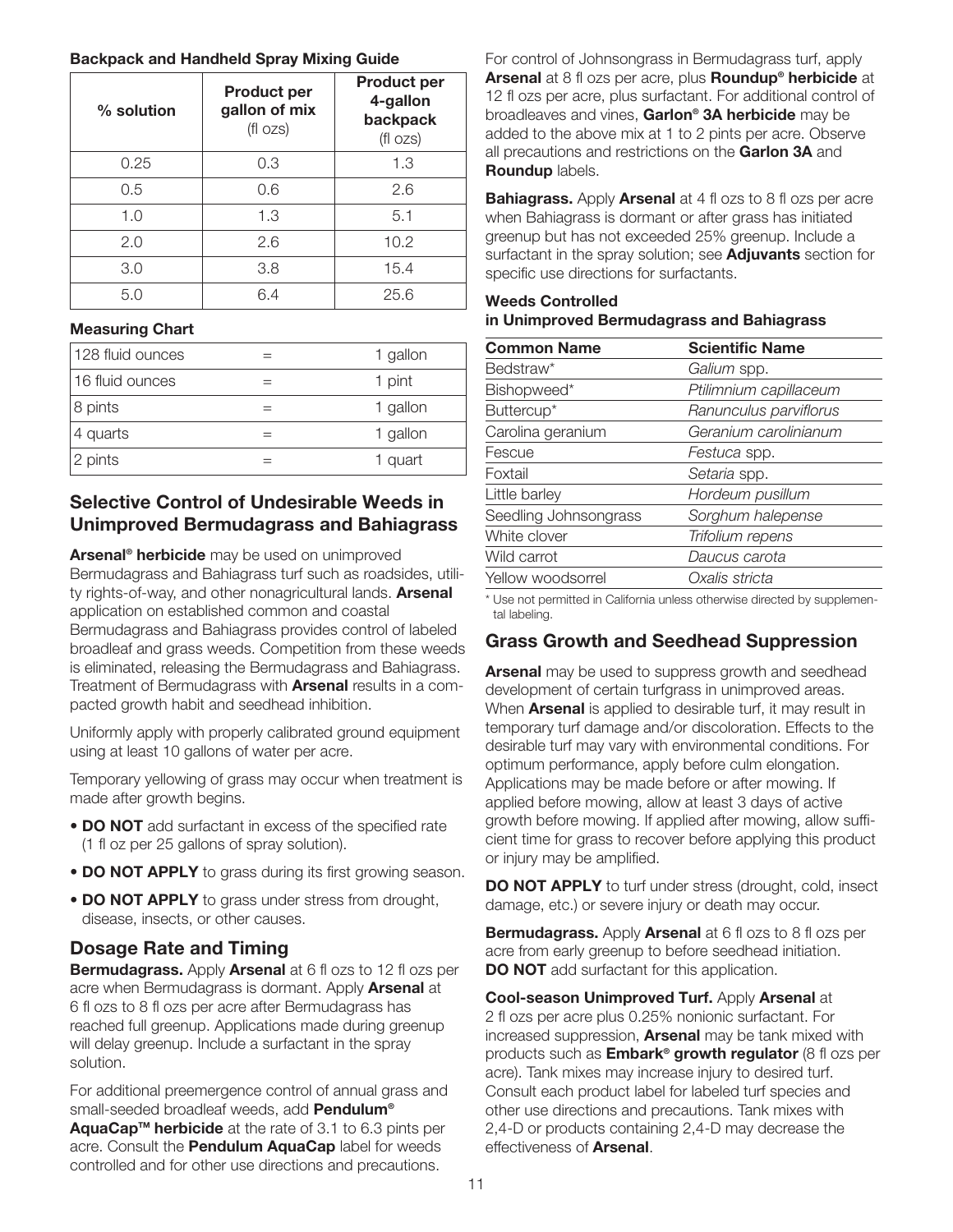# **Total Vegetation Control where Bare Ground is Desired**

**Arsenal® herbicide** is an effective herbicide for preemergence or postemergence control of many annual and perennial broadleaf and grass weeds where bare ground is desired. **Arsenal** is particularly effective on hard-to-control perennial grasses. **Arsenal** at 1.5 to 6 pints per acre can be used alone or in tank mix with herbicides approved for use in bare ground. The degree and duration of control are dependent on **Arsenal** rate used, tank mix partner, volume of carrier, soil texture, rainfall, and other conditions.

Consult manufacturer's labels for specific rates and weeds controlled. Always follow the more restrictive label restrictions and precautions for all products used when making an application involving tank mixes.

Applications of **Arsenal** may be made any time of the year. Use equipment calibrated to deliver desired gallons per acre spray volume and uniformly distribute the spray pattern over the treated area.

**Postemergence Application.** Always use a spray adjuvant (see **Adjuvants** section of this label) when making a postemergence application. For optimum performance on tough-to-control annual grass weeds, apply **Arsenal** at a total volume of 100 gallons per acre or less. For quicker burndown or brownout of target weeds, **Arsenal** may be tank mixed with **Roundup® herbicide**. Tank mixes with 2,4-D or products containing 2,4-D may reduce the performance of **Arsenal**. Always follow the most restrictive label restrictions and precautions for all products used when tank mixing.

**Spot Treatment. Arsenal** may be used as a follow-up treatment to control escapes or weed encroachment in a bareground situation. To prepare the spray solution, thoroughly mix in each gallon of water 0.5% to 5% **Arsenal** plus an adjuvant. For increased burndown, include **Roundup** as a tank mixture. For added residual weed control or to increase the weed spectrum, add **Pendulum® AquaCapTM herbicide**, **Overdrive® herbicide**, or diuron. Always follow the most restrictive label restrictions and precautions for all products used when tank mixing.

### **Control of Undesirable Weeds under Paved Surfaces**

**Arsenal** can be used under asphalt, pond liners, and other paved areas, **ONLY** in industrial sites or where the pavement has a suitable barrier along the perimeter that prevents encroachment of roots of desirable plants.

Use **Arsenal** only where the area to be treated has been prepared according to good construction practices. If rhizomes, stolons, tubers, or other vegetative plant parts are present in the site, remove them by scalping with a grader blade to a depth sufficient to ensure their complete removal.

Follow **Arsenal** applications with paving as soon as possible. **DO NOT** apply where **Arsenal** may contact the roots of desirable trees or other plants.

**Arsenal** is not to be used under pavement on residential properties, such as driveways or parking lots, or for use in recreational areas, such as under bike or jogging paths, golf cart paths, or tennis courts, or where landscape plantings could be anticipated.

Injury or death of desirable plants may result if **Arsenal** is applied where roots are present or where roots may extend into the treated area. Roots of trees and shrubs may extend a considerable distance beyond the branch extremities (drip line).

Apply to the soil surface only when final grade is established. **DO NOT** move soil following **Arsenal** application.

Apply **Arsenal** in sufficient water (at least 100 gals per acre) to ensure thorough and uniform wetting of the soil surface, including shoulder areas. Add **Arsenal** at a rate of 3 quarts per acre (2.2 fluid ounces per 1000 square feet) to clean water in the spray tank during filling operation. Agitate before spraying.

If soil is not moist before treatment, incorporation of **Arsenal** is needed for herbicide activation. Incorporate **Arsenal** into the soil to a depth of 4 to 6 inches using a rototiller or disc. Rainfall or irrigation of 1 inch will also provide uniform incorporation. **DO NOT** allow treated soil to wash or move into untreated areas.

### **Spot Treatment and Crack-and-crevice Treatment**

Use **Arsenal** as an initial or follow-up treatment to control weed escapes or weed encroachment in a bareground situation, including cracks and crevices in paved surfaces such as roadways, runways, and parking areas.

### **Grass Pasture and Rangeland Spot Treatment Weed Control**

For control of undesirable vegetation in grass pasture and rangeland, **Arsenal** may be applied as a spot treatment at a rate of 2 to 48 fluid ounces of product per treated acre using any of the described ground application methods. Spot applications to grass pasture and rangeland may not exceed more than 1/10 of the area to be grazed or cut for hay. See appropriate sections of this label for specific use directions for the application method and vegetation control desired. **DO NOT** apply more than 48 fluid ounces of **Arsenal** per acre per year.

# **Grazing and Haying Restrictions**

- There are no grazing restrictions following **Arsenal** application.
- **DO NOT** cut forage grass for hay for 7 days after **Arsenal** application.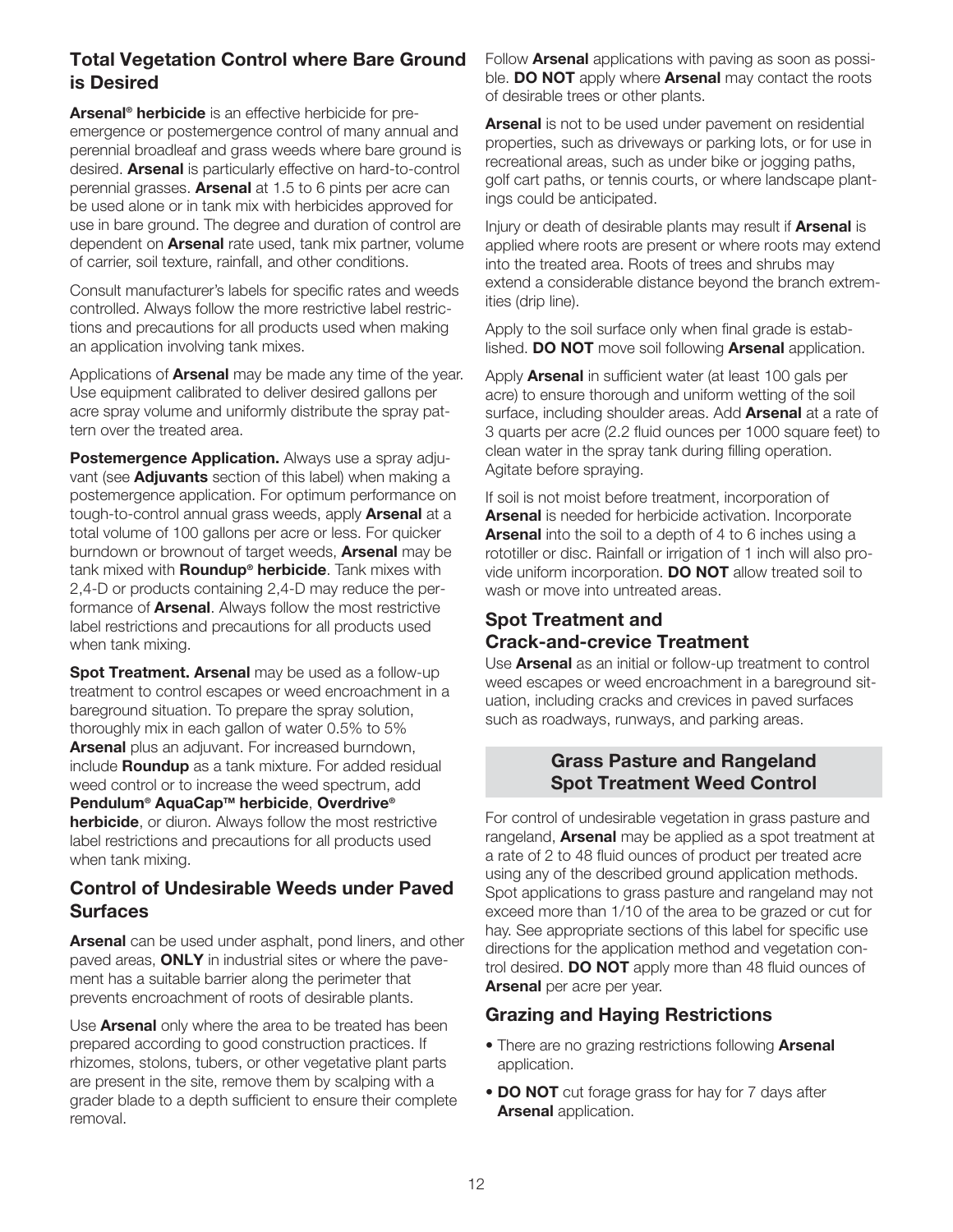# **Rangeland Use Instructions**

**Arsenal® herbicide** may be applied to rangeland for control of undesirable vegetation to achieve one or more of the following vegetation management objectives:

- Control of undesirable (nonnative, invasive, and noxious) plant species
- Control of undesirable vegetation to aid in the establishment of desirable rangeland plant species
- Control of undesirable vegetation to aid in the establishment of desirable rangeland vegetation following a fire
- Control of undesirable vegetation to reduce wildfire fuel
- Release of existing desirable rangeland plant communities from the competitive pressure of undesirable plant species
- Control of undesirable vegetation for wildlife habitat improvement

To ensure the protection of threatened and endangered plants when applying **Arsenal** to rangeland:

- Federal agencies must follow NEPA regulations to ensure protection of threatened and endangered plants.
- State agencies must work with the Fish and Wildlife Service or the Service's designated state conservation agency to ensure protection of threatened and endangered plants.
- Other organizations or individuals must operate under a habitat conservation plan if threatened or endangered plants are known to be present on the land to be treated.

See the appropriate section(s) of this label for specific use directions for the desired rangeland vegetation management objective.

**Arsenal** must only be applied to a given rangeland acre as specific weed problems arise. Long-term control of undesirable weed species ultimately depends on the successful use of land management practices that promote the growth and sustainability of desirable rangeland plant species.

# **Rotational Crop Instructions**

Rotational crops may be planted 12 months after applying **Arsenal** at the specified pasture and rangeland rate. Following 12 months after an **Arsenal** application and before planting any crop, a successful field bioassay must be completed. The field bioassay consists of a test strip of the intended rotational crop planted in the previously treated area in the grass pasture/rangeland and grown to maturity. The test strip should include low areas and knolls and include variations in soil type and pH within the treated area. If no crop injury is evident in the test strip, the intended rotational crop may be planted the following year.

Use of **Arsenal** in accordance with label directions is expected to result in normal growth of rotational crops in most situations; however, various environmental and agronomic factors make it impossible to eliminate all risks associated with the use of this product and, therefore, rotational crop injury is always possible.

### **Aquatic Weed Control**

**Arsenal** may be applied for control of floating and emergent undesirable vegetation (see **Aquatic Weeds Controlled** and **Terrestrial Weeds Controlled**) in or near bodies of water that may be flowing, nonflowing, or transient. **Arsenal** may be applied to aquatic sites that include lakes, rivers, streams, ponds, seeps, drainage ditches, canals, reservoirs, swamps, bogs, marshes, estuaries, bays, brackish water, transitional areas between terrestrial and aquatic sites, riparian sites, and seasonal wet areas. See **Product Use and Restrictions** section of this label for restrictions and instructions on aquatic uses.

Read and observe the following directions if aquatic sites are present in nonagricultural lands and are part of the intended treatment area.

**Arsenal** must be applied to the emergent foliage of the target vegetation and has little-to-no activity on submerged aquatic vegetation. **Arsenal** concentrations resulting from direct application to water are not expected to be of sufficient concentration or duration to control target vegetation. Apply **Arsenal** to maximize spray interception by target vegetation while minimizing the amount of overspray that enters the water.

**Arsenal** does not control plants that are completely submerged or have a majority of their foliage under water.

**Arsenal** may be applied with surface or helicopter application equipment in a minimum of 2 gallons of water per acre. When applying by helicopter, follow directions under the **Aerial Application** section of this label; otherwise, refer to the **Ground Application** section when using surface equipment.

Applications to moving bodies of water should be made while traveling upstream to prevent concentration of this herbicide in water. **DO NOT** apply to bodies of water or portions of bodies of water where emergent and/or floating weeds do not exist.

When applying to target vegetation that covers a large percentage of the surface area of impounded water, treating the area in strips may avoid oxygen depletion because of decaying vegetation. Oxygen depletion may result in the suffocation of some sensitive aquatic organisms. If oxygen depletion is a concern, treat no more than 1/2 of the surface area of the water in a single operation and wait at least 10 to 14 days between treatments. Begin treatment along the shore and proceed outward in bands to allow aquatic organisms to move into untreated areas.

Avoid washoff of sprayed foliage by spray boat or recreational boat backwash for 1 hour after application.

Apply **Arsenal** at 1 to 3 quarts per acre depending on species present and weed density. **DO NOT** exceed the maximum label rate of 3 quarts per acre (1.5 lbs ae/A) per year. Use the higher labeled rates for heavy weed pressure. Consult **Aquatic Weeds Controlled** and **Terrestrial Weeds Controlled** for specific rates.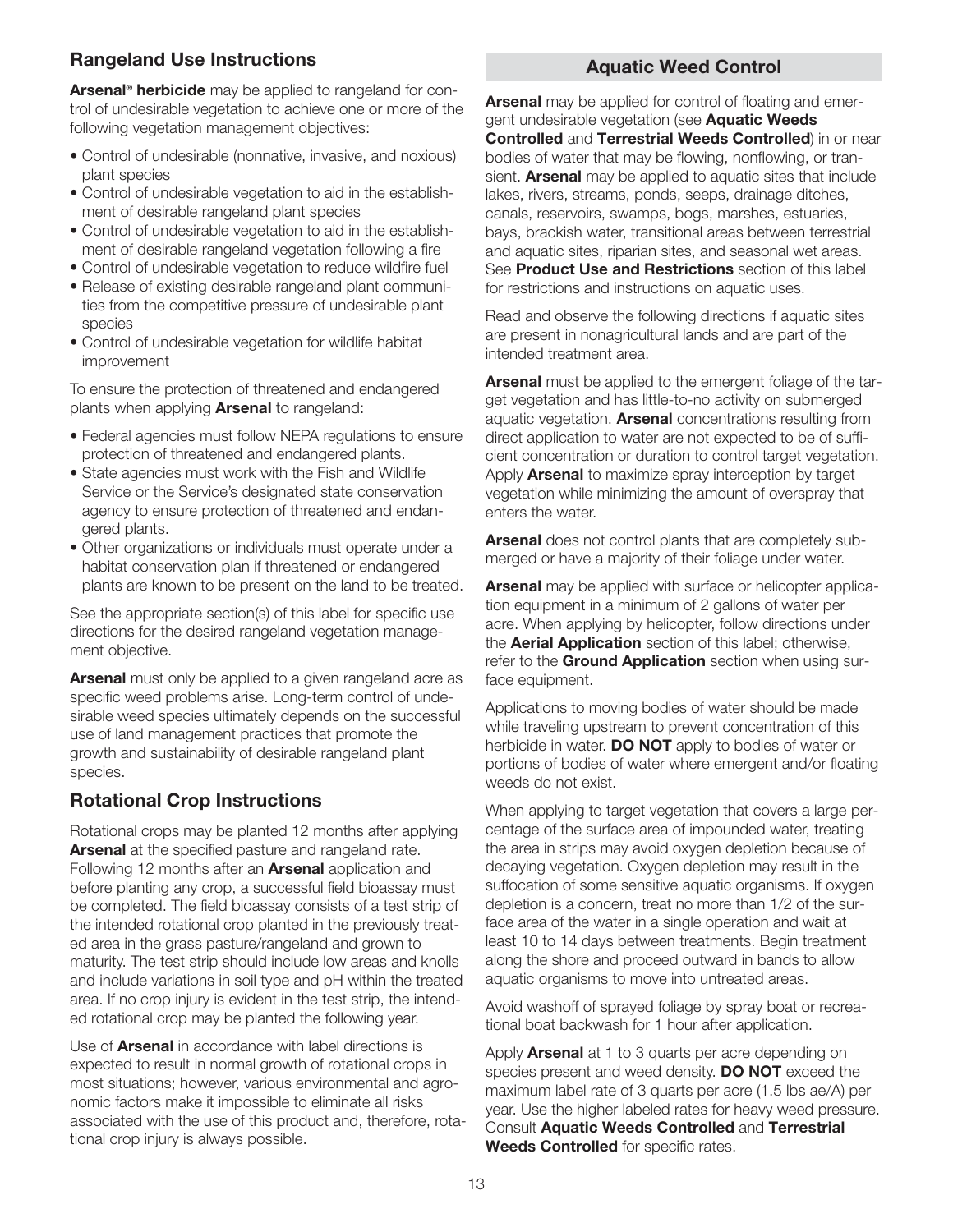**Arsenal® herbicide** may be applied as a draw-down treatment in areas described above. Apply **Arsenal** to weeds after water has been drained and allow 14 days before reintroduction of water.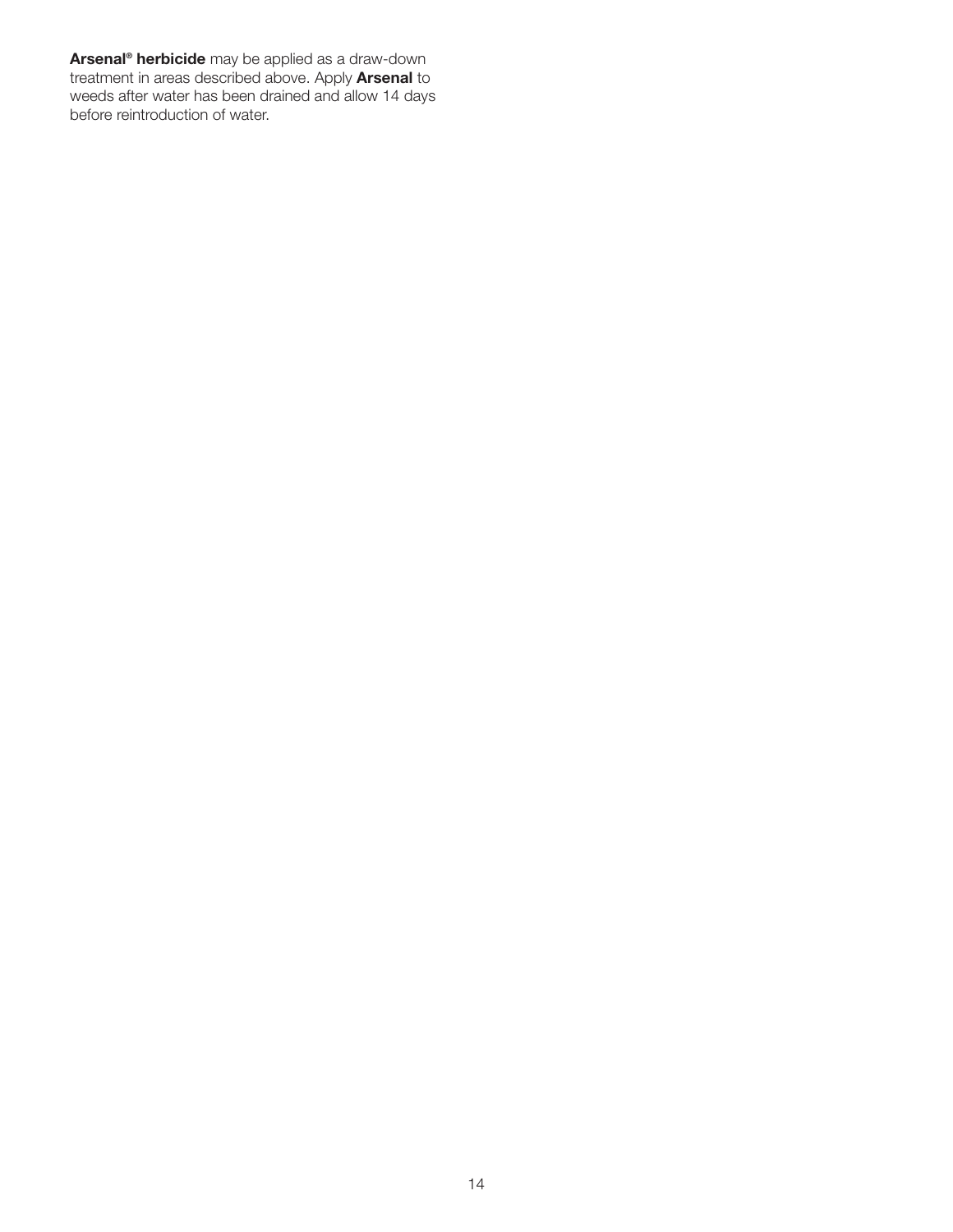### **Aquatic Weeds Controlled**

**Arsenal® herbicide** will control the following target species as specified in the **Use Rates and Application Directions** column of the table. Rates are expressed in terms of product volume for broadcast applications and as a % solution for directed applications including spot treatments. **For % solution applications, DO NOT apply more than the equivalent of 3 quarts of Arsenal per acre.**

| <b>Common Name</b>                                   | <b>Scientific Name</b>      | <b>Use Rates and Application Directions</b>                                                                                                                                                                                      |
|------------------------------------------------------|-----------------------------|----------------------------------------------------------------------------------------------------------------------------------------------------------------------------------------------------------------------------------|
| <b>Floating Weeds</b>                                |                             |                                                                                                                                                                                                                                  |
| *Floating heart                                      | Nymphodes spp.              | 2 to 4 pints/A (0.5 to 1.0% solution) applied in 100 GPA<br>water mix. Ensure 100% coverage of actively growing<br>emergent foliage.                                                                                             |
| *Frogbit                                             | Limnobium spongia           | 1 to 2 pints/A (0.5% solution) applied in 100 GPA water<br>mix. Ensure 100% coverage of actively growing emergent<br>foliage.                                                                                                    |
| *Spatterdock                                         | Nuphar luteum               | Apply a tank mix of:<br>2 to 4 pints/A Arsenal<br>$+$<br>4 to 6 pints/A glyphosate<br>$(0.5\%$ Arsenal + 1.5% glyphosate)<br>in 100 GPA water for best control.<br>Ensure 100% coverage of actively growing emergent<br>foliage. |
| *Water hyacinth                                      | Eichhornia crassipes        | 1 to 2 pints/A (0.5% solution) applied in 100 GPA water to<br>actively growing foliage.                                                                                                                                          |
| *Water lettuce                                       | Pistia stratiotes           | 1 to 2 pints/A (0.5% solution) applied in 100 GPA water<br>mix. Ensure 100% coverage of actively growing emergent<br>foliage.                                                                                                    |
| <b>Emerged Weeds</b>                                 |                             |                                                                                                                                                                                                                                  |
| *Alligatorweed                                       | Alternanthera philoxeroides | 1 to 4 pints/A (0.5% solution) applied in 100 GPA water<br>mix. Ensure 100% coverage of actively growing emergent<br>foliage.                                                                                                    |
| *Arrowhead, duck-potato                              | Sagittaria spp.             | 1 to 2 pints/A (0.5% solution) applied in 100 GPA water<br>mix. Ensure 100% coverage of actively growing emergent<br>foliage.                                                                                                    |
| *Bacopa, lemon                                       | Bacopa spp.                 | 1 to 2 pints/A (0.5% solution) applied in 100 GPA water<br>mix. Ensure 100% coverage of actively growing emergent<br>foliage.                                                                                                    |
| *Parrot feather                                      | Myriophyllum aquaticum      | Foliage must be above water for sufficient <b>Arsenal</b> uptake.<br>Apply 2 to 4 pints/A Arsenal to actively growing emergent<br>foliage.                                                                                       |
| *Pennywort                                           | Hydrocotyle spp.            | 1 to 2 pints/A (0.5% solution) applied in 100 GPA water<br>mix. Ensure 100% coverage of actively growing emergent<br>foliage.                                                                                                    |
| *Pickerelweed                                        | Pontederia cordata          | 2 to 3 pints/A (1% solution) applied in 100 GPA water mix.<br>Ensure 100% coverage of actively growing emergent<br>foliage.                                                                                                      |
| *Taro, wild<br>Coco yam<br>Dasheen<br>Elephant's ear | Colocasia esculentum        | 4 to 6 pints/A (1.5% solution) applied in 100 GPA with a<br>high quality sticker adjuvant. Ensure good coverage of<br>actively growing emergent foliage.                                                                         |

**\* Use not permitted in California unless otherwise directed by supplemental labeling.** *(continued)*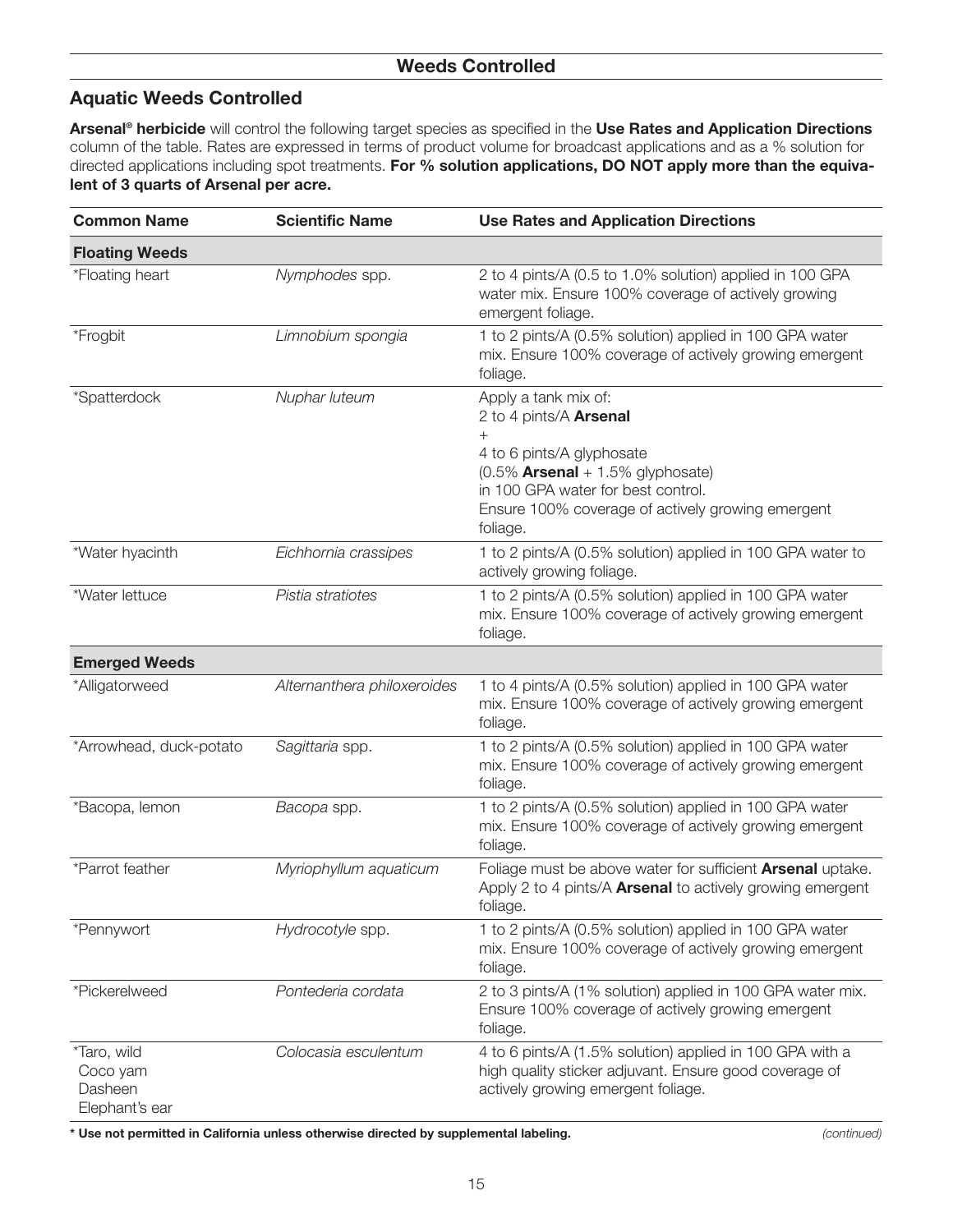| <b>Aquatic Weeds Controlled (continued)</b> |                                           |                                                                                                                                                                                                  |
|---------------------------------------------|-------------------------------------------|--------------------------------------------------------------------------------------------------------------------------------------------------------------------------------------------------|
| <b>Common Name</b>                          | <b>Scientific Name</b>                    | <b>Use Rates and Application Directions</b>                                                                                                                                                      |
| <b>Emerged Weeds (continued)</b>            |                                           |                                                                                                                                                                                                  |
| *Water chestnut                             | Trappa natans                             | 4 to 6 pints/A (1.5% solution) applied in 100 GPA with a<br>high quality sticker adjuvant. Ensure good coverage of<br>actively growing emergent foliage.                                         |
| *Water lily                                 | Nymphaea odorata                          | 2 to 3 pints/A (1% solution) applied in 100 GPA water mix.<br>Ensure 100% coverage of actively growing emergent<br>foliage.                                                                      |
| *Water primrose                             | Ludwigia uruguayensis                     | 4 to 6 pints/A (1.5% solution). Ensure 100% coverage of<br>actively growing emergent foliage.                                                                                                    |
| <b>Terrestrial/Marginal Weeds</b>           |                                           |                                                                                                                                                                                                  |
| *Aquatic nightshade<br>Soda apple           | Solanum tampicense                        | 2 pints/A applied to foliage                                                                                                                                                                     |
| *Bamboo, Japanese                           | Phyllostachys spp.                        | 3 to 4 pints/A applied to foliage when plant is actively grow-<br>ing; before setting seedhead. More foliage will result in<br>greater herbicide uptake, resulting in greater root kill.         |
| Beach, vitex                                | Vitex rotundifolia                        | 5% solution + 1% MSO foliar spray 17% solution stem<br>injection (hack and squirt)                                                                                                               |
| Brazilian pepper<br>Christmasberry          | Schinus terebinthifolius                  | 2 to 4 pints/A applied to foliage                                                                                                                                                                |
| Cattail                                     | Typha spp.                                | 2 to 4 pints/A (1% solution) applied to actively growing<br>green foliage after full leaf elongation. Lower rates will<br>control cattail in the North; higher rates are needed in the<br>South. |
| Chinese tallow tree                         | Sapium sebiferum                          | 16 to 24 fl ozs/A applied to foliage                                                                                                                                                             |
| Cogongrass                                  | Imperata cylindrica                       | Burn foliage, till area; then fall-spray 2 quarts/A Arsenal®<br><b>herbicide</b> + MSO applied to new growth.                                                                                    |
| Cordgrass, prairie                          | Spartina spp.                             | 4 to 6 pints/A applied to actively growing foliage                                                                                                                                               |
| <i>*Cutgrass</i>                            | Zizaniopsis miliacea                      | 4 to 6 pints/A applied to actively growing foliage                                                                                                                                               |
| *Elephant grass<br>Napier grass             | Pennisetum purpureum                      | 3 pints/A applied to actively growing foliage                                                                                                                                                    |
| *Flowering rush                             | Butomus umbellatus L.                     | 2 to 3 pints/A applied to actively growing foliage                                                                                                                                               |
| Giant reed<br>Wild cane                     | Arundo donax                              | 4 to 6 pints/A applied in spring to actively growing foliage                                                                                                                                     |
| *Golden bamboo                              | Phyllostachys aurea                       | 3 to 4 pints/A applied to foliage when plant is actively<br>growing; before setting seedhead. More foliage will result<br>in greater herbicide uptake, resulting in greater root kill.           |
| Junglerice                                  | Echinochloa colonum                       | 3 to 4 pints/A applied to actively growing foliage                                                                                                                                               |
| Knapweed                                    | Centaurea spp.                            | <b>Russian knapweed:</b><br>2 to 3 pints/A + 1 quart/A MSO<br>fall-applied after senescence begins                                                                                               |
| Knotweed, Japanese                          | Polygonum cuspidatum<br>Fallopia japonica | 3 to 4 pints/A applied postemergence to actively growing<br>foliage                                                                                                                              |

**\* Use not permitted in California unless otherwise directed by supplemental labeling.** *(continued)*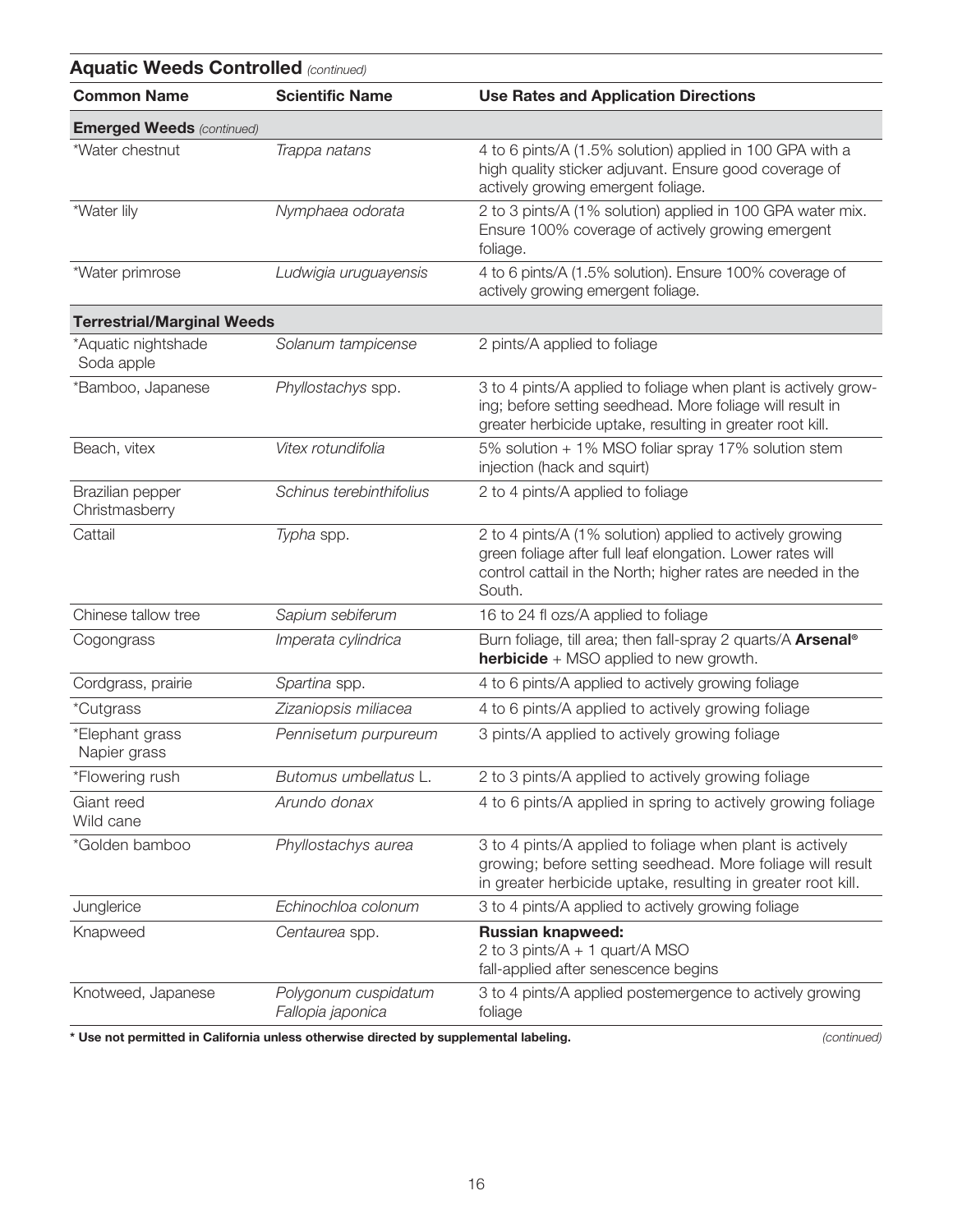| <b>Aquatic Weeds Controlled (continued)</b>     |                         |                                                                                                                                                                                                                                                                                                                                                                                                                                                                                                                            |
|-------------------------------------------------|-------------------------|----------------------------------------------------------------------------------------------------------------------------------------------------------------------------------------------------------------------------------------------------------------------------------------------------------------------------------------------------------------------------------------------------------------------------------------------------------------------------------------------------------------------------|
| <b>Common Name</b>                              | <b>Scientific Name</b>  | <b>Use Rates and Application Directions</b>                                                                                                                                                                                                                                                                                                                                                                                                                                                                                |
| Terrestrial/Marginal Weeds (continued)          |                         |                                                                                                                                                                                                                                                                                                                                                                                                                                                                                                                            |
| Melaleuca<br>Paperbark tree                     | Melaleuca quinquenervia | • Established stands - Apply 6 pints/A Arsenal®<br><b>herbicide</b> + 6 pints/A glyphosate + spray adjuvant.<br>For best results, use 4 quarts/A MSO as an adjuvant.<br><b>• Ground foliar application</b> - Uniformly apply to ensure<br>100% coverage.<br><b>• Broadcast foliar control</b> - Apply aerially in a minimum of<br>2 passes at 10 gallons/A applied cross treatment.<br>• Spot treatment - Use a 25% Arsenal + 25% solution of<br>glyphosate + 1.25% MSO in water applied as a frill or<br>stump treatment. |
| *Nutgrass<br>Kili'p'opu                         | Cyperus rotundus        | 2 pints/A Arsenal + 1 quart/A MSO applied early<br>postemergence                                                                                                                                                                                                                                                                                                                                                                                                                                                           |
| *Nutsedge                                       | Cyperus spp.            | 2 to 3 pints/A postemergence to foliage or preemergence<br>incorporated; nonincorporated preemergence applications<br>will not control.                                                                                                                                                                                                                                                                                                                                                                                    |
| Phragmites<br>Common reed                       | Phragmites australis    | 4 to 6 pints/A applied to actively growing green foliage after<br>full leaf elongation. Ensure 100% coverage. If stand has a<br>substantial amount of old stem tissue, mow or burn; allow<br>to regrow to approximately 5 feet tall before treatment.<br>Lower rates will control phragmites in the North; higher<br>rates are needed in the South.                                                                                                                                                                        |
| *Poison hemlock                                 | Conium maculatum        | 2 pints/A <b>Arsenal</b> + 1 quart/A MSO applied preemergence<br>to early postemergence to rosette before flowering                                                                                                                                                                                                                                                                                                                                                                                                        |
| Purple loosestrife                              | Lythrum salicaria       | 1 pint/A applied to actively growing foliage                                                                                                                                                                                                                                                                                                                                                                                                                                                                               |
| Reed canarygrass                                | Phalaris arundinacea    | 3 to 4 pints/A applied to actively growing foliage                                                                                                                                                                                                                                                                                                                                                                                                                                                                         |
| Rose, swamp                                     | Rosa palustris          | 2 to 3 pints/A applied to actively growing foliage                                                                                                                                                                                                                                                                                                                                                                                                                                                                         |
| Russian olive                                   | Elaeagnus angustifolia  | 2 to 4 pints/A (1% solution) applied to foliage                                                                                                                                                                                                                                                                                                                                                                                                                                                                            |
| Saltcedar<br><b>Tamarisk</b>                    | Tamarix spp.            | <b>Aerial application</b> - 2 quarts <b>Arsenal</b> + $0.25\%$ v/v NIS<br>applied to actively growing foliage during flowering.<br>Spot treatment - Use 1% solution of Arsenal + 0.25% v/v<br>NIS and spray to wet foliage. After application, wait at least<br>2 years before disturbing treated saltcedar. Earlier distur-<br>bance can reduce overall control.                                                                                                                                                          |
| Smartweed                                       | Polygonum spp.          | 2 pints/A applied early postemergence                                                                                                                                                                                                                                                                                                                                                                                                                                                                                      |
| Sumac                                           | Rhus spp.               | 2 to 3 pints/A applied to foliage                                                                                                                                                                                                                                                                                                                                                                                                                                                                                          |
| Swamp morningglory<br>Kangkong<br>Water spinach | Ipomoea aquatica        | 1 to 2 pints/A Arsenal + 1 quart/A MSO applied early<br>postemergence                                                                                                                                                                                                                                                                                                                                                                                                                                                      |
| Torpedo grass                                   | Panicum repens          | 4 pints/A (1.0 to 1.5% solution). Ensure good coverage to<br>actively growing foliage.                                                                                                                                                                                                                                                                                                                                                                                                                                     |
| *White top<br>Hoary cress                       | Cardaria draba          | 1 to 2 pints/A applied in spring to foliage during flowering                                                                                                                                                                                                                                                                                                                                                                                                                                                               |
| Willow                                          | Salix spp.              | 2 to 3 pints/A Arsenal applied to actively growing foliage.<br>Ensure good coverage.                                                                                                                                                                                                                                                                                                                                                                                                                                       |

**\* Use not permitted in California unless otherwise directed by supplemental labeling.**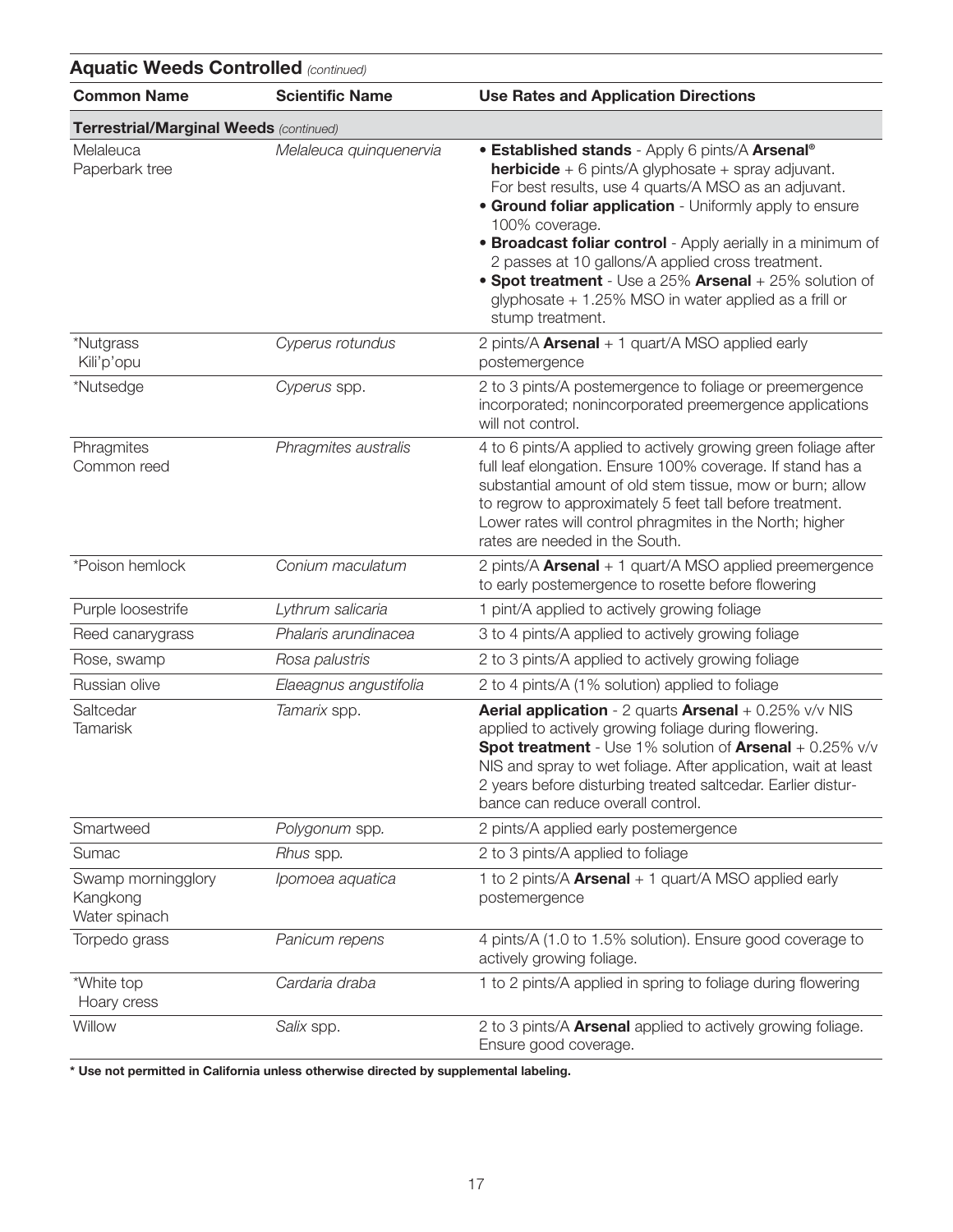### **Terrestrial Weed Control**

In terrestrial sites, **Arsenal® herbicide** will provide preemergence or postemergence control with residual control of the following target vegetation species at the rates listed. Residual control refers to control of newly germinating seedlings in both annuals and perennials. In general, annual weeds may be controlled by preemergence or postemergence applications of **Arsenal**. For established biennials and perennials, postemergence applications of **Arsenal** will provide the best control.

The rates shown below refer to broadcast applications and indicate the relative sensitivity of these weeds. The relative sensitivity should be referenced when preparing low-volume spray solutions (see **Low-volume Foliar Application** section of **Ground Application**); low-volume applications may provide control of the target species with less **Arsenal** per acre than is shown for the broadcast treatments. Use **Arsenal** only in accordance with the specific use directions on this label and the leaflet label.

Use the relative sensitivity of the species listed following to determine the relative risk of nontarget plant injury if any of the species listed following are considered to be desirable within the area to be treated.

**Resistant Biotypes.** Naturally occurring biotypes (a plant within a given species that has a slightly different but distinct genetic makeup from other plants of the same species) of some weeds listed on this label may not be effectively controlled. If naturally occurring resistant biotypes are present in an area, tank mix **Arsenal** or apply sequentially with an appropriate registered herbicide having a different mode of action to ensure control.

### **Terrestrial Weeds Controlled**

| <b>Common Name</b>        | <b>Scientific Name</b>  | Growth<br>Habit <sup>2</sup> |
|---------------------------|-------------------------|------------------------------|
| <b>Grass Weeds</b>        |                         |                              |
|                           | Apply 2 to 3 pts/ $A^1$ |                              |
| Annual bluegrass          | Poa annua               | A                            |
| Broadleaf signalgrass     | Brachiaria platyphylla  | Α                            |
| Canada bluegrass          | Poa compressa           | Ρ                            |
| Downy brome               | Bromus tectorum         | A                            |
| Fescue                    | Festuca spp.            | A/P                          |
| Foxtail                   | Setaria spp.            | Α                            |
| Italian ryegrass          | Lolium multiflorum      | А                            |
| Johnsongrass <sup>4</sup> | Sorghum halepense       | Ρ                            |
| Kentucky bluegrass        | Poa pratensis           | Ρ                            |
| Napier grass <sup>5</sup> | Pennisetum purpureum    | Ρ                            |
| Orchardgrass              | Dactylis glomerata      | Р                            |
| Paragrass                 | Brachiaria mutica       | Р                            |
| Quackgrass                | Agropyron repens        | Р                            |
|                           |                         |                              |

#### **Terrestrial Weeds Controlled** *(continued)*

| <b>Common Name</b>             | <b>Scientific Name</b>                      | Growth<br>$H$ abit <sup>2</sup> |
|--------------------------------|---------------------------------------------|---------------------------------|
| <b>Grass Weeds (continued)</b> |                                             |                                 |
|                                | Apply 2 to 3 pts/A <sup>1</sup> (continued) |                                 |
| Sandbur                        | Cenchrus spp.                               | Α                               |
| Smooth brome                   | <i>Bromus inermis</i>                       | P                               |
| Vaseygrass                     | Paspalum urvillei                           | P                               |
| Wild oats                      | Avena fatua                                 | Α                               |
| Witchgrass                     | Panicum capillare                           | A                               |
|                                | Apply 3 to 4 pts/A <sup>1</sup>             |                                 |
| Barnyardgrass                  | Echinochloa crus-galli                      | Α                               |
| Beardgrass                     | Andropogon spp.                             | P                               |
| Bluegrass, annual              | Poa annua                                   | Α                               |
| Bulrush <sup>5</sup>           | Scirpus validus                             | P                               |
| Cheat                          | <b>Bromus secalinus</b>                     | Α                               |
| Cogongrass                     | Imperata cylindrica                         | P                               |
| Crabgrass                      | Digitaria spp.                              | Α                               |
| Crowfootgrass                  | Dactyloctenium aegyptium                    | Α                               |
| Fall panicum                   | Panicum dichotomiflorum                     | A                               |
| Goosegrass                     | Eleusine indica                             | Α                               |
| Itchgrass                      | Rottboellia exaltata                        | Α                               |
| Lovegrass <sup>4</sup>         | Eragrostis spp.                             | P                               |
| Maidencane <sup>5</sup>        | Panicum hemitomon                           | А                               |
| Panicum, browntop              | Panicum fasciculatum                        | Α                               |
| Panicum, Texas                 | Panicum texanum                             | A                               |
| Prairie threeawn               | Aristida oligantha                          | P                               |
| Sandbur, field                 | Cenchrus incertus                           | A                               |
| Signalgrass                    | Brachiaria platyphylla                      | Α                               |
| Wild barley                    | Hordeum spp.                                | A                               |
| Woolly cupgrass                | Eriochloa villosa                           | А                               |
|                                | Apply 4 to 6 pts/A <sup>1</sup>             |                                 |
| <b>Bahiagrass</b>              | Paspalum notatum                            | Ρ                               |
| Bermudagrass <sup>3, 4</sup>   | Cynodon dactylon                            | $\mathsf P$                     |
| <b>Big bluestem</b>            | Andropogon gerardii                         | Ρ                               |
| Dallisgrass                    | Paspalum dilatatum                          | P                               |
| Feathertop                     | Pennisetum villosum                         | P                               |
| Guineagrass                    | Panicum maximum                             | P                               |
| Saltgrass <sup>3</sup>         | Distichlis stricta                          | P                               |
| Sand dropseed                  | Sporobolus cryptandrus                      | Ρ                               |

Timothy *Phleum pratense* P Wirestem muhly *Muhlenbergia frondosa* P

Sprangletop *Leptochloa* spp. A

<sup>1</sup> Use higher rate where heavy or well-established infestations occur.

 $2$  Growth Habit: A = Annual, B = Biennial, P = Perennial

<sup>3</sup> Use a minimum of 75 GPA.

<sup>4</sup> Use higher labeled rates.

<sup>5</sup> Use not permitted in California unless otherwise directed by supplemental labeling.

*(continued)*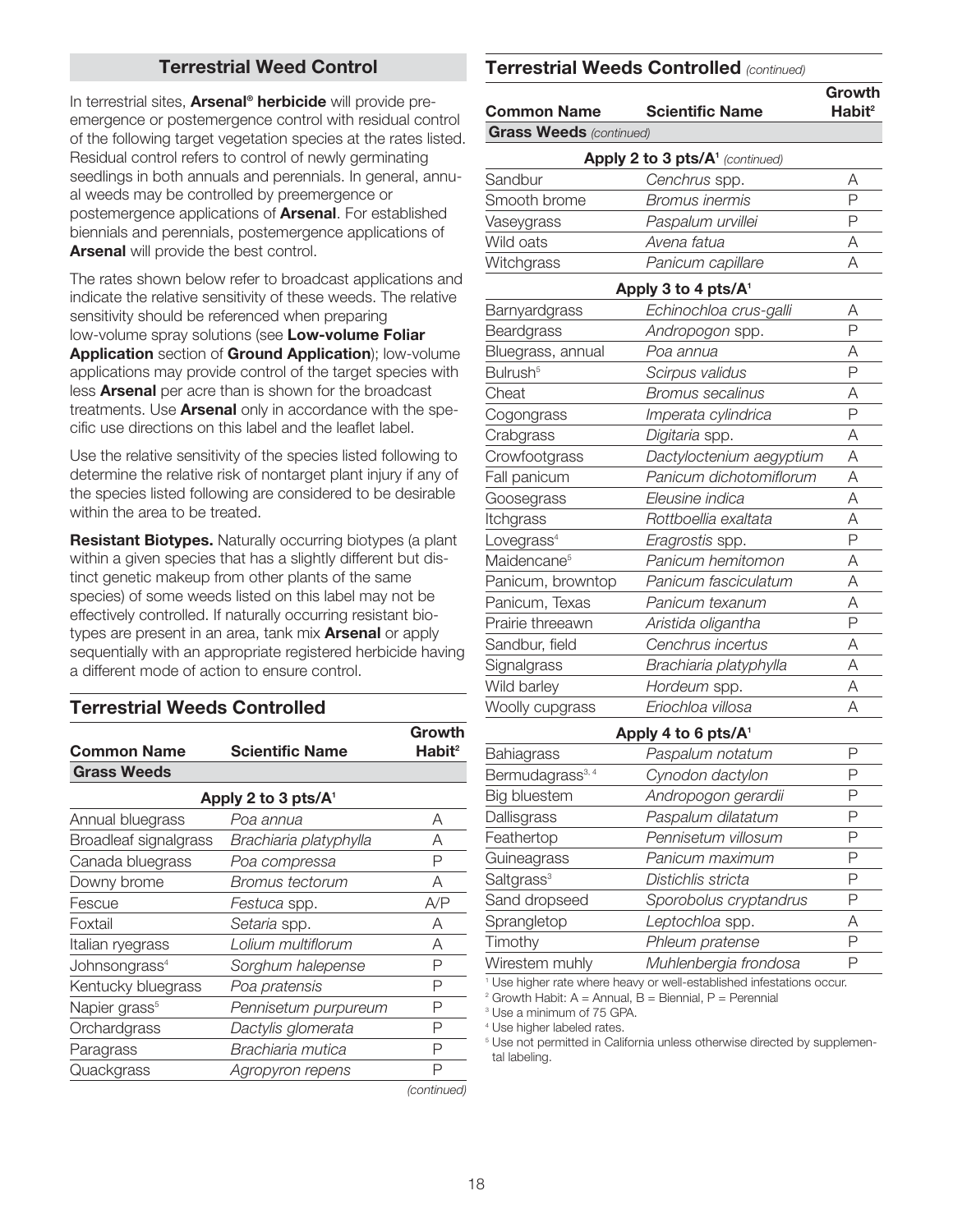### **Terrestrial Weeds Controlled** *(continued)*

| <b>Common Name</b>     | <b>Scientific Name</b>          | Growth<br>Habit <sup>2</sup> |
|------------------------|---------------------------------|------------------------------|
| <b>Broadleaf Weeds</b> |                                 |                              |
|                        | Apply 2 to 3 pts/A <sup>1</sup> |                              |
| <b>Burdock</b>         | Arctium spp.                    | В                            |
| Carolina geranium      | Geranium carolinianum           | А                            |
| Carpetweed             | Mollugo verticillata            | А                            |
| Clover                 | Trifolium spp.                  | A/P                          |
| Common chickweed       | Stellaria media                 | Α                            |
| Common ragweed         | Ambrosia artemisiifolia         | А                            |
| Dandelion              | Taraxacum officinale            | P                            |
| Dogfennel              | Eupatorium capillifolium        | Α                            |
| Filaree                | Erodium spp.                    | A                            |
| Fleabane               | Erigeron spp.                   | Α                            |
| Hoary vervain          | Verbena stricta                 | Ρ                            |
| Indian mustard         | Brassica juncea                 | Α                            |
| Kochia                 | Kochia scoparia                 | А                            |
| Lambsquarters          | Chenopodium album               | А                            |
| Lespedeza <sup>3</sup> | Lespedeza spp.                  | P                            |
| Miner's lettuce        | Montia perfoliata               | А                            |
| Mullein                | Verbascum spp.                  | B                            |
| Nettleleaf goosefoot   | Chenopodium murale              | А                            |
| Oxeye daisy            | Chrysanthemum                   |                              |
|                        | leucanthemum                    | Ρ                            |
| Pepperweed             | Lepidium spp.                   | А                            |
| Pigweed                | Amaranthus spp.                 | А                            |
| Puncturevine           | Tribulus terrestris             | Α                            |
| Russian thistle        | Salsola kali                    | Α                            |
| Smartweed              | Polygonum spp.                  | A/P                          |
| Sorrell                | Rumex spp.                      | Ρ                            |
| Sunflower              | Helianthus spp.                 | Α                            |
| Sweet clover           | Melilotus spp.                  | A/B                          |
| Tansymustard           | Descurainia pinnata             | Α                            |
| Western ragweed        | Ambrosia psilostachya           | Ρ                            |
| Wild carrot            | Daucus carota                   | В                            |
| Wild lettuce           | Lactuca spp.                    | A/B                          |
| Wild parsnip           | Pastinaca sativa                | В                            |
| Wild turnip            | Brassica campestris             | В                            |
| Woollyleaf bursage     | Franseria tomentosa             | P                            |
| Yellow woodsorrel      | Oxalis stricta                  | P                            |
|                        |                                 | (continued)                  |

| <b>Common Name</b>                 | <b>Scientific Name</b>          | Growth<br>Habit <sup>2</sup> |
|------------------------------------|---------------------------------|------------------------------|
| <b>Broadleaf Weeds (continued)</b> |                                 |                              |
|                                    | Apply 3 to 4 pts/A <sup>1</sup> |                              |
| Broom snakeweed <sup>4</sup>       | Gutierrezia sarothrae           | P                            |
| <b>Bull thistle</b>                | Cirsium vulgare                 | В                            |
| <b>Burclover</b>                   | Medicago spp.                   | Α                            |
| Chickweed, mouseear                | Cerastium vulgatum              | Α                            |
| Clover, hop                        | Trifolium procumbens            | Α                            |
| Cocklebur                          | Xanthium strumarium             | Α                            |
| Cudweed                            | Gnaphalium spp.                 | A                            |
| Desert camelthorn                  | Alhagi pseudalhagi              | P                            |
| <b>Dock</b>                        | Rumex spp.                      | P                            |
| Fiddleneck                         | Amsinckia intermedia            | Α                            |
| Goldenrod                          | Solidago spp.                   | P                            |
| Henbit                             | Lamium amplexicaule             | Α                            |
| Knotweed, prostrate                | Polygonum aviculare             | A/P                          |
| Pokeweed                           | Phytolacca americana            | P                            |
| Purslane                           | Portulaca spp.                  | A                            |
| Pusley, Florida                    | Richardia scabra                | Α                            |
| Rocket, London                     | Sisymbrium irio                 | А                            |
| Rush skeletonweed <sup>4</sup>     | Chondrilla juncea               | B                            |
| Saltbush                           | Atriplex spp.                   | А                            |
| Shepherdspurse                     | Capsella bursa-pastoris         | А                            |
| Spurge, annual                     | Euphorbia spp.                  | А                            |
| Stinging nettle <sup>4</sup>       | Urtica dioica                   | P                            |
| Velvetleaf                         | Abutilon theophrasti            | А                            |
| Yellow starthistle                 | Centaurea solstitialis          | Α                            |
|                                    | Apply 4 to 6 pts/A <sup>1</sup> |                              |
| Arrowwood                          | Pluchea sericea                 | Α                            |
| Canada thistle                     | Cirsium arvense                 | P                            |
| Giant ragweed                      | Ambrosia trifida                | Α                            |
| Gray rabbitbrush                   | Chrysothamnus nauseosus         | Ρ                            |
| Little mallow                      | Malva parviflora                | В                            |
| Milkweed                           | Asclepias spp.                  | P                            |
| Primrose                           | Oenothera kunthiana             | P                            |
| Silverleaf nightshade              | Solanum elaeagnifolium          | P                            |
| Sowthistle                         | Sonchus spp.                    | Α                            |
| Texas thistle                      | Cirsium texanum                 | P                            |

<sup>1</sup> Use higher rate where heavy or well-established infestations occur.

 $2$  Growth Habit: A = Annual, B = Biennial, P = Perennial

<sup>3</sup> Use not permitted in California unless otherwise directed by supplemental labeling.

<sup>4</sup> For best results, early postemergence applications are required.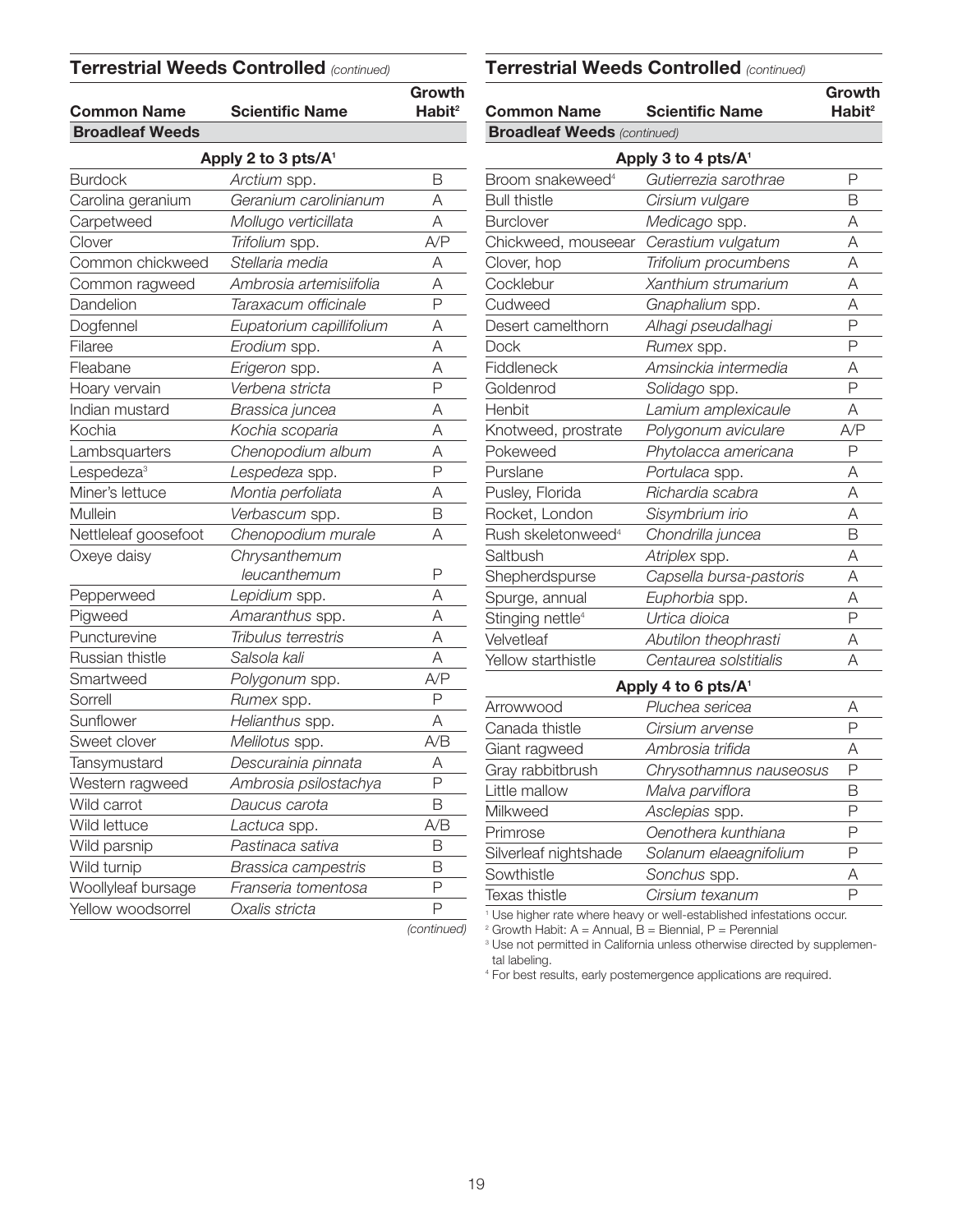#### **Terrestrial Weeds Controlled** *(continued)*

| <b>Common Name</b>        | <b>Scientific Name</b>  | Growth<br>Habit <sup>2</sup> |
|---------------------------|-------------------------|------------------------------|
| <b>Vines and Brambles</b> |                         |                              |
|                           | Apply 1 pt/A            |                              |
| Field bindweed            | Convolvulus arvensis    | Ρ                            |
| Hedge bindweed            | Calystegia sepium       | А                            |
|                           | Apply 2 to 3 pts/ $A^1$ |                              |
| Wild buckwheat            | Polygonum convolvulus   | Ρ                            |
|                           | Apply 3 to 4 pts/ $A^1$ |                              |
| Greenbriar                | <i>Smilax</i> spp.      | Ρ                            |
| Honeysuckle <sup>3</sup>  | Lonicera spp.           | P                            |
| Morningglory              | Ipomoea spp.            | A/P                          |
| Poison ivy                | Rhus radicans           | Ρ                            |
| Redvine                   | Brunnichia cirrhosa     | Ρ                            |
| Wild rose <sup>3</sup>    | <i>Hosa</i> spp.        | Ρ                            |
| including:                |                         |                              |
| Multiflora rose           | Rosa multiflora         | Ρ                            |
| Macartney rose            | Rosa bracteata          | Ρ                            |
|                           | Apply 4 to 6 pts/ $A^1$ |                              |

| Trumpetcreeper   | Campsis radicans                                                                 |  |
|------------------|----------------------------------------------------------------------------------|--|
| Virginia creeper | Parthenocissus quinquefolia                                                      |  |
| Wild grape       | <i>Vitis</i> spp.                                                                |  |
|                  | <sup>1</sup> Use higher rate where heavy or well-established infestations occur. |  |

 $2$  Growth Habit: A = Annual, B = Biennial, P = Perennial

<sup>3</sup> Use higher labeled rates.

| <b>Common Name</b>                  | <b>Scientific Name</b>          | Growth<br>Habit <sup>2</sup> |
|-------------------------------------|---------------------------------|------------------------------|
| <b>Brush Species</b>                |                                 |                              |
|                                     | Apply 2 to 4 pts/A <sup>1</sup> |                              |
| Brazilian peppertree                | Schinus terebinthifolius        | Ρ                            |
| Chinese tallow tree<br>Popcorn tree | Sapium sebiferum                | Ρ                            |
| Russian olive                       | Elaeagnus angustifolia          | Ρ                            |
| Sumac                               | Rhus spp.                       | Ρ                            |
| Willow                              | Salix spp.                      | Ρ                            |
|                                     | Apply 4 to 6 pts/A <sup>1</sup> |                              |
| Alder                               | Alnus spp.                      | Ρ                            |
| American beech                      | Fagus grandifolia               | Ρ                            |
| Ash <sup>3</sup>                    | Fraxinus spp.                   | Ρ                            |
| Aspen                               | Populus spp.                    | Ρ                            |
| Autumn olive                        | Elaeagnus umbellata             | Ρ                            |
| <b>Bald cypress</b>                 | Taxodium distichum              | Ρ                            |
| <b>Bigleaf maple</b>                | Acer macrophyllum               | Ρ                            |
| $B$ irch <sup>3</sup>               | Betula spp.                     | Ρ                            |
| Black gum <sup>4</sup>              | Nyssa sylvatica                 | Ρ                            |
| <b>Black oak</b>                    | Quercus kelloggii               | P                            |
| <b>Boxelder</b>                     | Acer negundo                    | Р                            |
| Ceanothis                           | Ceanothis spp.                  | Ρ                            |
| Cherry <sup>3, 4</sup>              | Prunus spp.                     | Ρ                            |
|                                     |                                 |                              |

### **Growth Common Name Scientific Name Habit<sup>2</sup> Apply 4 to 6 pts/A1** Chinaberry *Melia azedarach* P Chinquapin *Castanopsis chrysophylla* P Cottonwood *Populus trichocarpa P. deltoides* P Cypress *Taxodium* spp. P Dogwood3 *Cornus* spp. P Elm5 *Ulmus* spp. P Eucalyptus *Eucalyptus* spp. P Hawthorn *Crataegus* spp. P Hickory3 *Carya* spp. P Huckleberry *Gaylussacia* spp. P Lyonia spp. including: Fetterbush *Lyonia lucida* Staggerbush *Lyonia mariana* P Madrone *Arbutus menziesii* P Maple *Acer* spp. P Melaleuca *Melaleuca quinquenervia* P Mulberry3, 6 *Morus* spp. P Oak7 *Quercus* spp. P Persimmon4 *Diospyros virginiana* P Poison oak *Rhus diversiloba* P Poplar *Populus* spp. P Privet *Ligustrum vulgare* P Red alder *Alnus rubra* P Red maple *Acer rubrum* P Saltcedar *Tamarix pentandra* P Sassafras *Sassafras albidum* P Sourwood4 *Oxydendrum arboreum* P Sweetgum *Liquidambar styraciflua* P Sycamore *Platanus occidentalis* P Tanoak3 *Lithocarpus densiflorus* P Titi8 *Cyrilla racemiflora* P Tree of heaven *Ailanthus altissima* P Vaccinium spp. **Brush Species** *(continued)* **Terrestrial Weeds Controlled** *(continued)*

including:

| . <del>.</del>             |                         |   |
|----------------------------|-------------------------|---|
| Blueberry                  | Vaccinium spp.          |   |
| Sparkleberry               | Vaccinium arboreum      | ₽ |
| Water willow <sup>9</sup>  | Justicia americana      |   |
| Yellow poplar <sup>3</sup> | Liriodendron tulipifera |   |
|                            |                         |   |

<sup>1</sup> Use higher rate where heavy or well-established infestations occur.

 $2$  Growth Habit: A = Annual, B = Biennial, P = Perennial

<sup>3</sup> Use higher labeled rates.

<sup>4</sup> Best control with applications before formation of fall leaf color

<sup>5</sup> Tank mix with glyphosate

<sup>6</sup> Degree of control may be species dependent.

<sup>7</sup> For water oak (*Quercus nigra*), laurel oak (*Q. laurifloria*), willow oak

(*Q. phellos*), and live oak (*Q. virginiana*), use higher labeled rates. <sup>8</sup> Suppression only

Use not permitted in California unless otherwise directed by sup**plemental labeling.**

*(continued)*